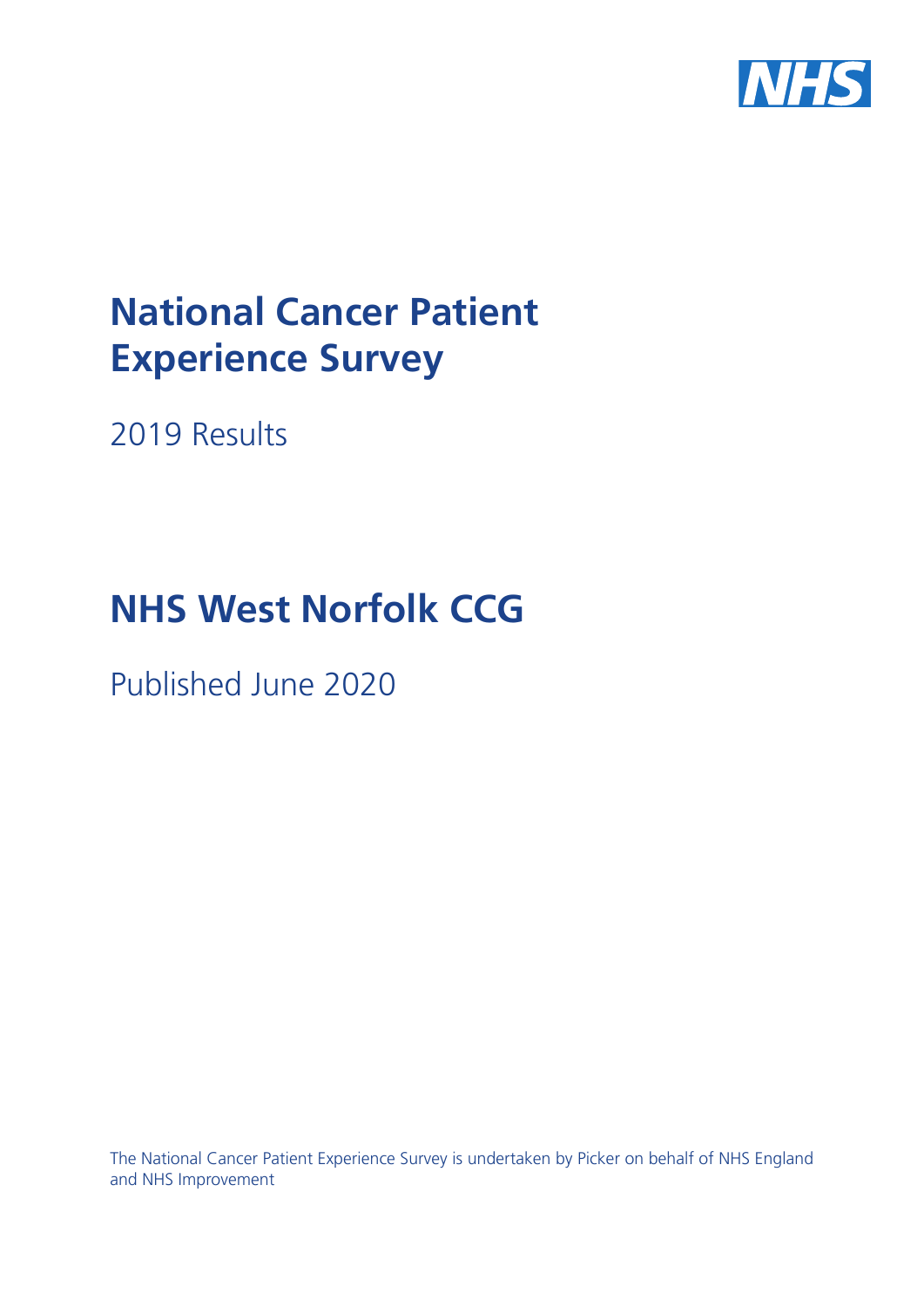# **Executive Summary** Case Mix Adjusted scores

### **Cancer Dashboard Questions**

The following seven questions are included in phase 1 of the Cancer Dashboard developed by Public Health England and NHS England:

Q61. Patient's average rating of care scored from very poor to very good

| $\Omega$ | $\overline{2}$                                                | 3 | 4 | 5 | 6 | 7 | 8   | 9 | 10                                                                                            |
|----------|---------------------------------------------------------------|---|---|---|---|---|-----|---|-----------------------------------------------------------------------------------------------|
|          |                                                               |   |   |   |   |   | 8.7 |   |                                                                                               |
|          |                                                               |   |   |   |   |   |     |   | Q18. Patient definitely involved as much as they wanted in decisions about care and treatment |
|          |                                                               |   |   |   |   |   |     |   | Q19. Patient given the name of a CNS who would support them through their treatment           |
|          | Q20. Patient found it very or quite easy to contact their CNS |   |   |   |   |   |     |   |                                                                                               |
| 86%      |                                                               |   |   |   |   |   |     |   | Q39. Patient always felt they were treated with respect and dignity while in hospital         |
|          | leaving hospital                                              |   |   |   |   |   |     |   | Q41. Hospital staff told patient who to contact if worried about condition or treatment after |
| 57%      | treatment                                                     |   |   |   |   |   |     |   | Q55. General practice staff definitely did everything they could to support patient during    |

### **Questions Outside Expected Range**

|                                                                             |            | Case Mix Adjusted Scores   |                            |                   |
|-----------------------------------------------------------------------------|------------|----------------------------|----------------------------|-------------------|
|                                                                             | 2019 Score | Lower<br>Expected<br>Range | Upper<br>Expected<br>Range | National<br>Score |
| Q20. Patient found it very or quite easy to contact their CNS               | 90%        | 80%                        | 89%                        | 85%               |
| Q27. Beforehand, patient had all the information needed about the operation | 99%        | 94%                        | 99%                        | 96%               |

|                                                                               |                          | Case Mix Adjusted Scores   |                            |                   |
|-------------------------------------------------------------------------------|--------------------------|----------------------------|----------------------------|-------------------|
|                                                                               | 2019 Score<br>78%<br>76% | Lower<br>Expected<br>Range | Upper<br>Expected<br>Range | National<br>Score |
| Q31. Patient had confidence and trust in all doctors treating them            |                          | 78%                        | 89%                        | 84%               |
| Q38. Hospital staff definitely did everything they could to help control pain |                          | 76%                        | 89%                        | 83%               |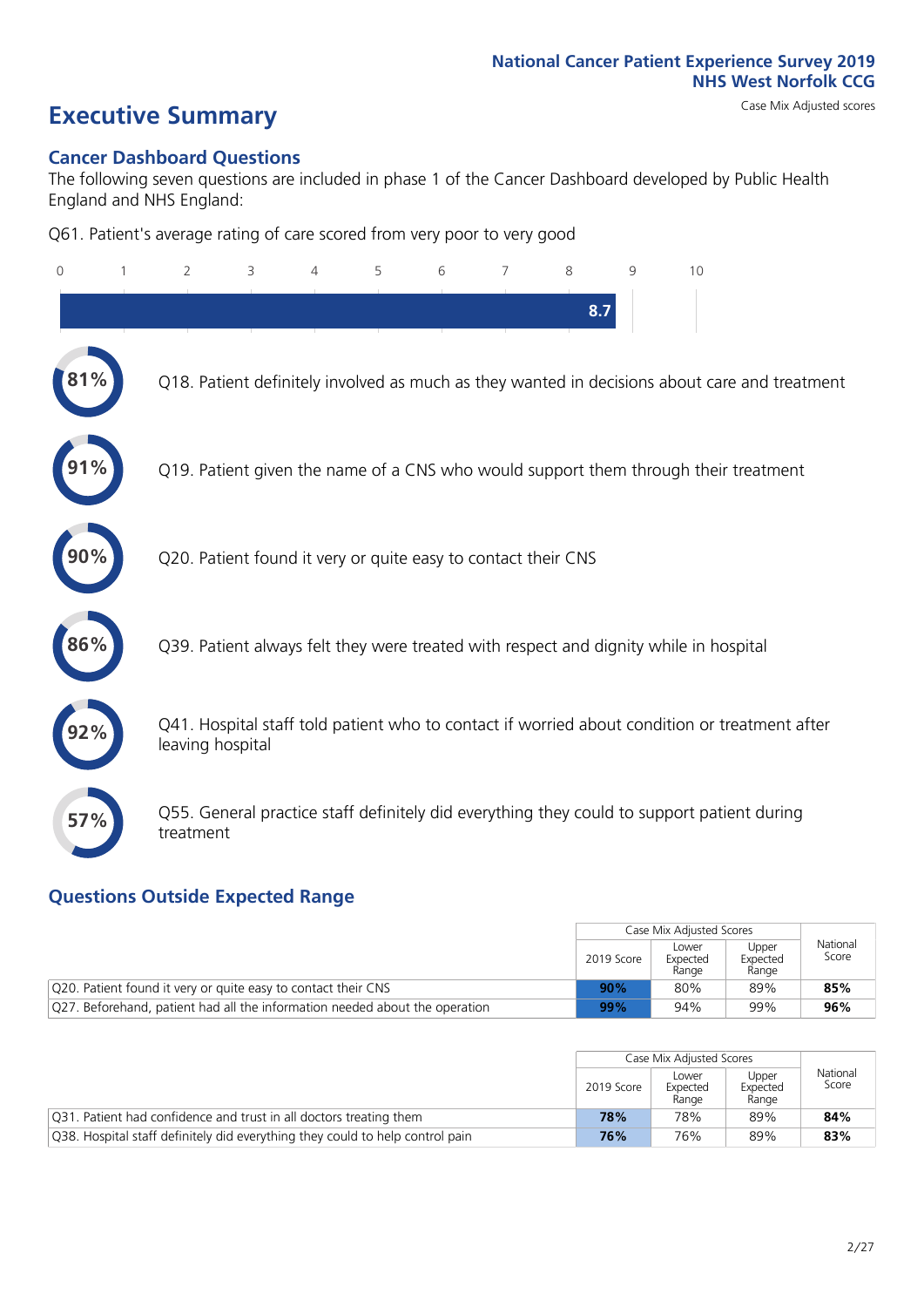## **Introduction**

The National Cancer Patient Experience Survey 2019 is the ninth iteration of the survey first undertaken in 2010. It has been designed to monitor national progress on cancer care; to provide information to drive local quality improvements; to assist commissioners and providers of cancer care; and to inform the work of the various charities and stakeholder groups supporting cancer patients.

The survey was overseen by a national Cancer Patient Experience Advisory Group. This Advisory Group set the principles and objectives of the survey programme and guided questionnaire development. The survey was commissioned and managed by NHS England. The survey provider, Picker, is responsible for designing, running and analysing the survey.

The 2019 survey involved 143 NHS Trusts. Out of 111,366 people, 67,858 people responded to the survey, yielding a response rate of 61%.

# **Methodology**

### **Eligibility, fieldwork and survey methods**

The sample for the survey included all adult (aged 16 and over) NHS patients, with a confirmed primary diagnosis of cancer, discharged from an NHS Trust after an inpatient episode or day case attendance for cancer related treatment in the months of April, May and June 2019. The fieldwork for the survey was undertaken between December 2019 and March 2020.

As in the previous four years, the survey used a mixed mode methodology. Questionnaires were sent by post, with two reminders where necessary, but also included an option to complete the questionnaire online. A Freephone helpline and email was available for respondents to opt out, ask questions about the survey, enable them to complete their questionnaire over the phone and provide access to a translation and interpreting facility for those whose first language was not English.

### **Case-mix adjustment**

Both unadjusted and adjusted scores are presented in this report. Case-mix adjusted scores allows us to account for the impact that differing patient populations might have on results. By using the case-mix adjusted estimates we can obtain a greater understanding of how a CCG is performing given their patient population. The factors taken into account in this case-mix adjustment are gender, age, ethnic group, deprivation, and tumour group.

### **Scoring methodology**

Fifty-two questions from the questionnaire are scored as these questions relate directly to patient experience. For all but one question (Q61), scores are presented as the percentage of positive responses out of all scored responses. For Q61, respondents rate their overall care on a scale of 0 to 10, of which the average was calculated for this question's presented score. The percentages in this report have been rounded to the nearest percentage point. Therefore, in some cases the figures do not appear to add up to 100%.

### **Statistical significance**

In the reporting of 2019 results, appropriate statistical tests have been undertaken to identify unadjusted scores for which the change over time is 'statistically significant'. Thirty-seven scored questions in 2019 have been compared with those of 2018 and a statistically significant change between the two years has been reported where identified.

For the scored questions that are comparable beyond 2018, statistically significant change over the five years has also been reported where identified. A statistically significant difference means that the change in the result is very unlikely to have occurred by sampling variation.

### **Suppression**

### **Question-level suppression**

For scores where the base size per question is  $<$ 21, the score will be suppressed and replaced with an asterisk (\*). The base size will include neutral response options.

### **Double suppression**

If any group within a particular sub-group breakdown (such as the tumour group breakdown) has <21 responses, then the figure for this particular group is suppressed and replaced with an asterisk (\*). If there is only one group within the sub-group breakdown that has <21 respondents, and is therefore suppressed, the group with the next lowest number of respondents is also supressed and replaced with an asterisk (\*) (regardless if it is greater than or less than 21).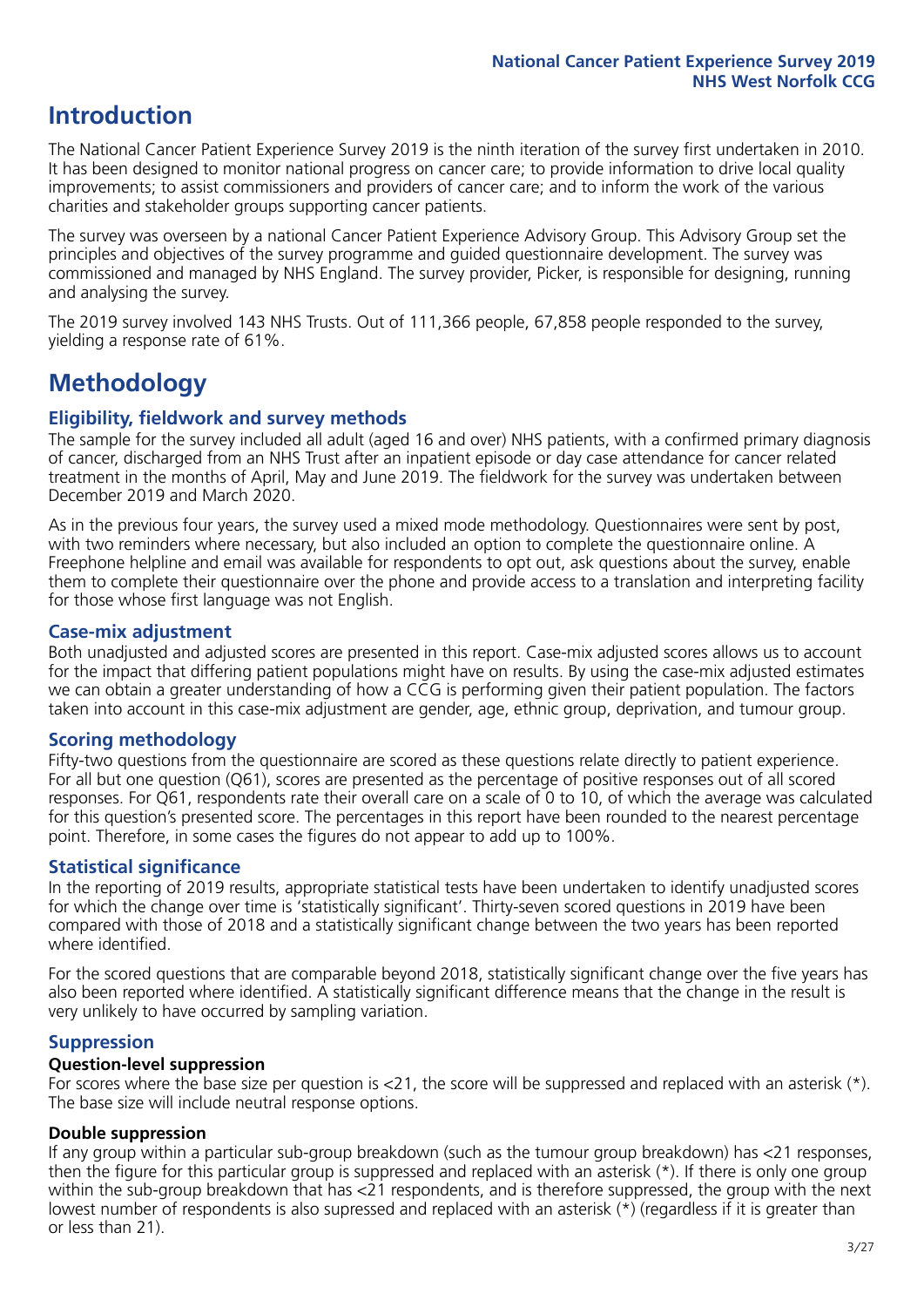# **Understanding the results**

This report shows how this CCG scored for each question in the survey, compared with national results and previous year's results. It is aimed at helping individual CCGs to understand their performance and identify areas for local improvement. Below is a description of the type of results presented within this report and how to understand them.

### **Expected range charts**

The expected range charts in this report show a bar with the lowest and highest score received for each question nationally. Within this bar, an expected range is given (in grey) and a black diamond represents the actual score for this CCG.

CCGs whose score is above the upper limit of the expected range (in the dark blue) are positive outliers, with a score statistically significantly higher than the national mean. This indicates that the CCG performs better than what CCGs of the same size and demographics are expected to perform. The opposite is true if the score is below the lower limit of the expected range (in the light blue); these are negative outliers. For scores within the expected range (in the grey), the score is what we would expect given the CCG's size and demographics.

### **Comparability tables**

The comparability tables show the 2018 and 2019 unadjusted scores for this CCG for each scored question. If there is a significant change from 2018 and 2019 or overall from 2015 to 2019, an arrow will be presented for the direction of change. The adjusted 2019 score will also be presented for each scored question along with the lower and upper expected range and national score. Scores above the upper limit of the expected range will be highlighted dark blue, scores below the lower limit of the expected range will be highlighted light blue, and scores within the lower and upper limit of the expected ranges will be highlighted grey.

### **Tumour type tables**

The tumour type tables show the unadjusted scores for each scored question for each of the 13 tumour groups. The national score for that tumour group is also shown. Unadjusted scores for the same tumour type across different CCGs may not be comparable, as they do not account for the impact that differing patient populations might have on results. Central nervous system is abbreviated as 'CNS' and lower gastrointestinal tract is abbreviated as 'LGT' throughout this report.

### **Year on year charts**

The year on year charts show five columns representing the unadjusted scores of the last five years (2015, 2016, 2017, 2018 and 2019) for each scored question.

### **Notes on specific questions**

Following the development phase of the 2019 survey, several changes were made to the questionnaire. Six scored questions were amended (Q5, Q18, Q30, Q35, Q56 and Q60) and one non-scored question (Q29) was amended that impacted the comparability of questions Q30 to Q41. Of all questions changed or impacted by change, only Q60 is presented with historical comparisons; though the results should be interpreted with caution.

### **Unadjusted data and case-mix adjusted data**

Unadjusted data should be used to see the actual responses from patients relating to the CCG. Case-mix adjusted data, together with expected ranges, should be used to understand whether the results are significantly higher or lower than national results taking account of the patient mix.

### **Further information**

This research was carried out in accordance with the international standard for organisations conducting social research (accreditation to ISO20252:2012; certificate number GB08/74322). The 2019 survey data has been produced and published in line with the Code of Practice for Official Statistics.

For more information on the methodology, please see the Technical Document. It can be viewed along with the 2019 questionnaire and survey quidance on the website at [www.ncpes.co.uk](https://www.ncpes.co.uk/supporting-documents). For all other outputs at National, Trust, CCG and Cancer Alliance level, please see the PDF reports, Excel tables and dashboards at [www.ncpes.co.uk.](https://www.ncpes.co.uk/current-results)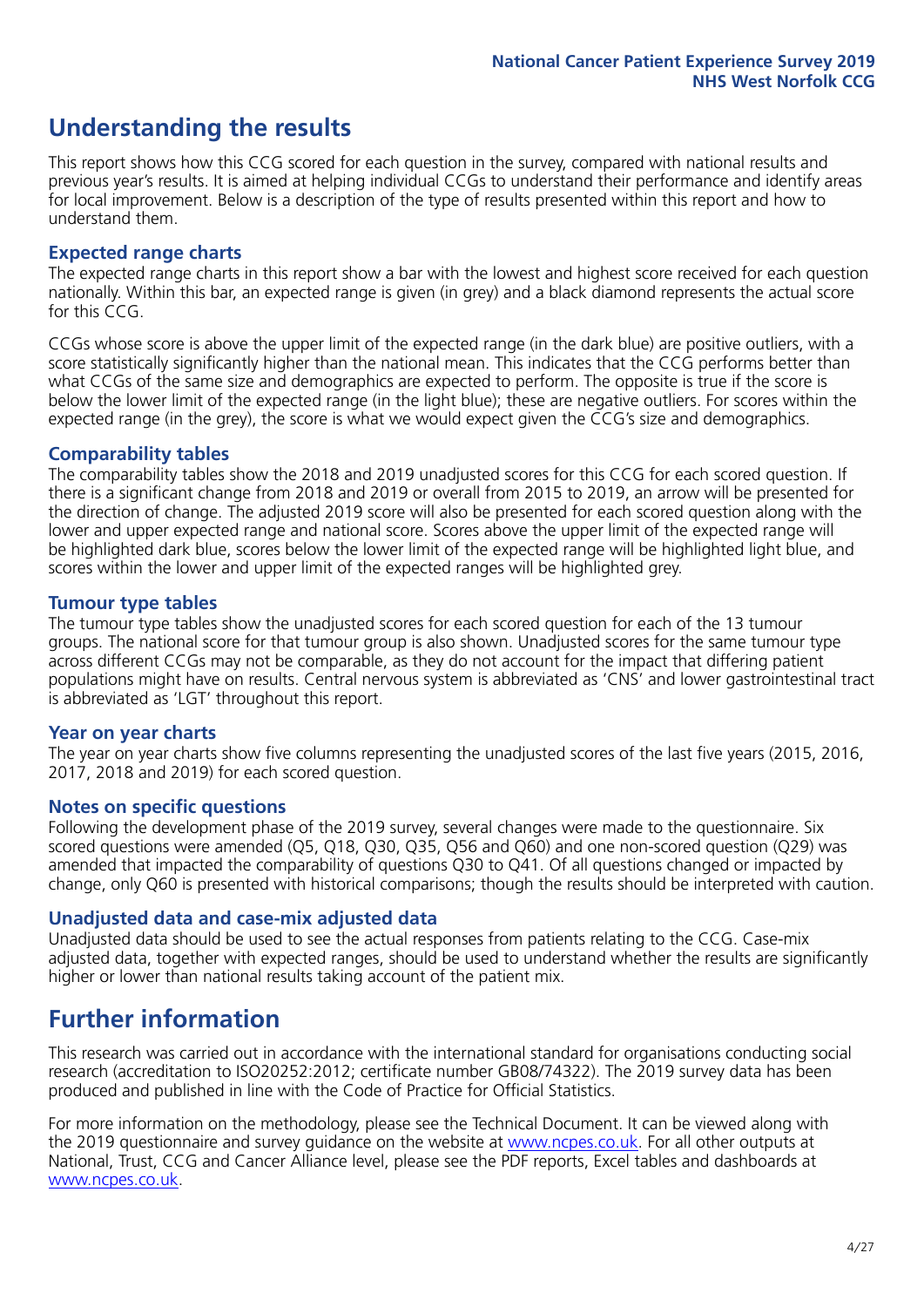### **Response Rate**

### **Overall Response Rate**

387 patients responded out of a total of 581 patients, resulting in a response rate of 67%.

|          | Sample Size | Adjusted<br>Sample | Completed | Response Rate |
|----------|-------------|--------------------|-----------|---------------|
| CCG      | 624         | 581                | 387       | 67%           |
| National | 119,855     | 111.366            | 67.858    | 61%           |

### **Respondents by Survey Type**

|                            | Number of<br>Respondents |
|----------------------------|--------------------------|
| Online                     | 34                       |
| Paper                      | 353                      |
| Phone                      |                          |
| <b>Translation Service</b> |                          |

### **Respondents by Tumour Group**

|                      | Number of<br>Respondents |
|----------------------|--------------------------|
| <b>Brain / CNS</b>   | $\mathcal{P}$            |
| <b>Breast</b>        | 79                       |
| Colorectal / LGT     | 52                       |
| Gynaecological       | 20                       |
| Haematological       | 50                       |
| <b>Head and Neck</b> | 4                        |
| Lung                 | 26                       |
| Prostate             | 34                       |
| Sarcoma              | $\mathcal{P}$            |
| Skin                 | 14                       |
| <b>Upper Gastro</b>  | 18                       |
| Urological           | 42                       |
| Other                | 44                       |

### **Respondents by Age and Gender**

Respondents year of birth has been used to determine age. This information has been amalgamated into 8 age bands. The age and gender distribution for the CCG was as follows:

|        | Age 16-24 | Age 25-34 | Age 35-44 | Age 45-54 | Age 55-64 | Age 65-74 | Age 75-84 | Age 85+ | Total |
|--------|-----------|-----------|-----------|-----------|-----------|-----------|-----------|---------|-------|
| Male   |           |           |           |           | 22        | 79        | 55        | 19      | 186   |
| Female |           |           |           | 20        | 51        | 61        | 55        |         | 201   |
| Total  |           |           |           | 29        | 73        | 140       | 110       | 28      | 387   |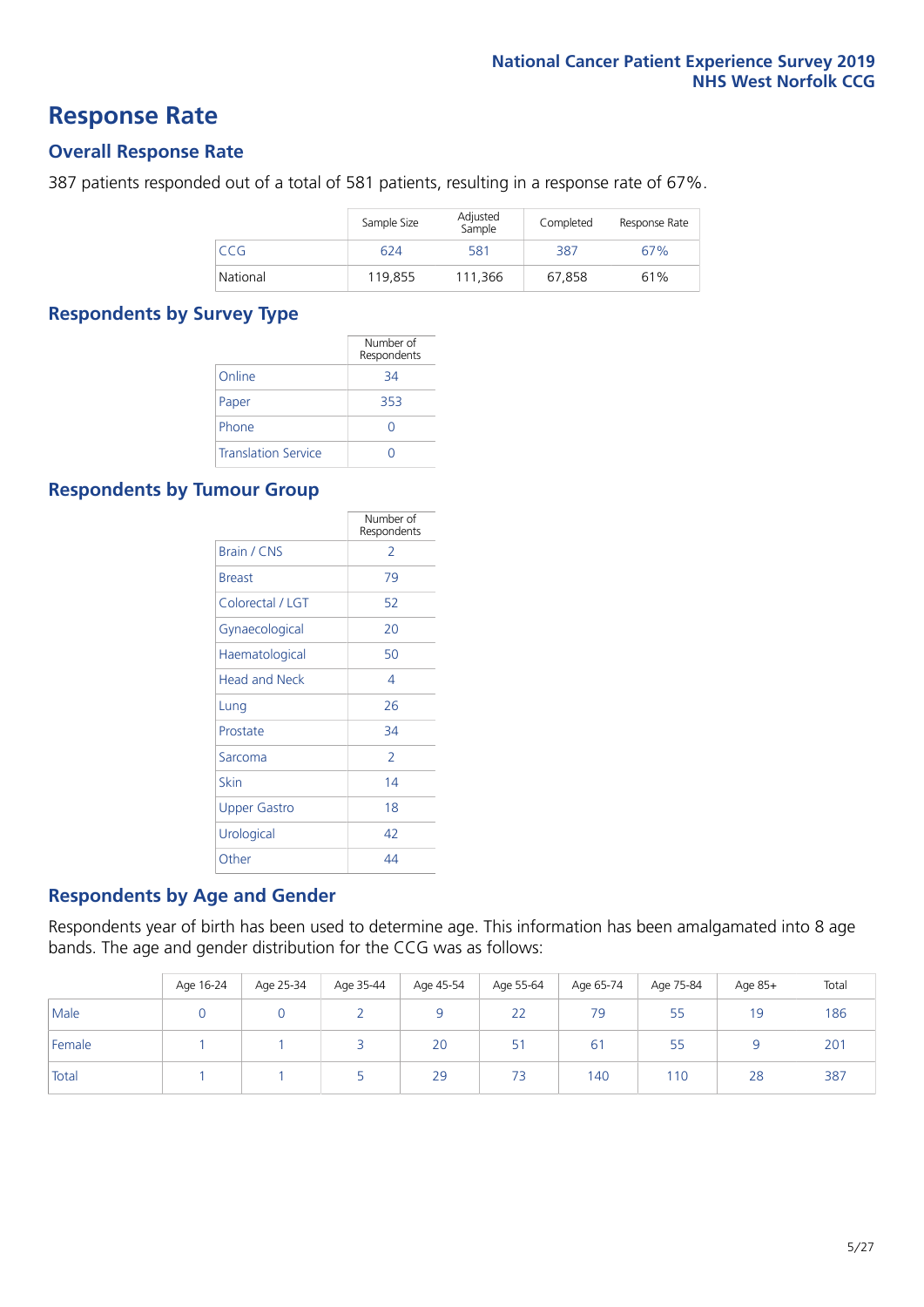# **Expected Range Charts**

| Lower Expected Range<br>Average                                                                                                                                                                                                                                                                                                                                                                                                                                                                                             | Upper Expected Range<br>Case Mix Adjusted Score |     |         |     |     |            |     |                   |                   |                   |                 |
|-----------------------------------------------------------------------------------------------------------------------------------------------------------------------------------------------------------------------------------------------------------------------------------------------------------------------------------------------------------------------------------------------------------------------------------------------------------------------------------------------------------------------------|-------------------------------------------------|-----|---------|-----|-----|------------|-----|-------------------|-------------------|-------------------|-----------------|
| <b>SEEING YOUR GP</b><br>Q1. Saw GP once or twice before being told they needed to go to<br>hospital<br>Q2. Patient thought they were seen as soon as necessary                                                                                                                                                                                                                                                                                                                                                             | 0%                                              | 10% | 20%     | 30% | 40% | 50%        | 60% | 70% 80%           | 78%<br>85%        |                   | 90% 100%        |
| <b>DIAGNOSTIC TESTS</b><br>Q5. Received all the information needed about the test<br>Q6. The length of time waiting for the test to be done was about<br>right<br>Q7. Test results explained in completely understandable way                                                                                                                                                                                                                                                                                               | 0%                                              | 10% | 20%     | 30% | 40% | 50%        | 60% | 70%               | 80%<br>82%        | 87%               | 90% 100%<br>96% |
| FINDING OUT WHAT WAS WRONG WITH YOU<br>Q10. Patient told they could bring a family member or friend when<br>first told they had cancer<br>Q11. Patient felt they were told sensitively that they had cancer<br>Q12. Patient completely understood the explanation of what was<br>wrong<br>Q13. Patient given easy to understand written information about<br>the type of cancer they had                                                                                                                                    | 0%                                              | 10% | 20%     | 30% | 40% | 50%        | 60% | 70%<br>73%<br>74% | 80%<br>77%        | 85%               | 90% 100%        |
| <b>DECIDING THE BEST TREATMENT FOR YOU</b><br>Q14. Patient felt that treatment options were completely explained<br>Q15. Patient felt possible side effects were definitely explained in<br>an understandable way<br>Q16. Patient definitely given practical advice and support in dealing<br>with side effects of treatment<br>Q17. Patient definitely told about side effects that could affect<br>them in the future<br>Q18. Patient definitely involved as much as they wanted in<br>decisions about care and treatment | 0%                                              | 10% | 20%     | 30% | 40% | 50%<br>53% | 60% | 70%<br>71%<br>69% | 80%<br>84%<br>81% |                   | 90% 100%        |
| <b>CLINICAL NURSE SPECIALIST (CNS)</b><br>Q19. Patient given the name of a CNS who would support them<br>through their treatment<br>Q20. Patient found it very or quite easy to contact their CNS<br>Q21. Patient got understandable answers to important questions<br>all or most of the time                                                                                                                                                                                                                              | 0%                                              |     | 10% 20% | 30% | 40% | 50%        | 60% | 70%               | 80%               | 91%<br>90%<br>90% | 90% 100%        |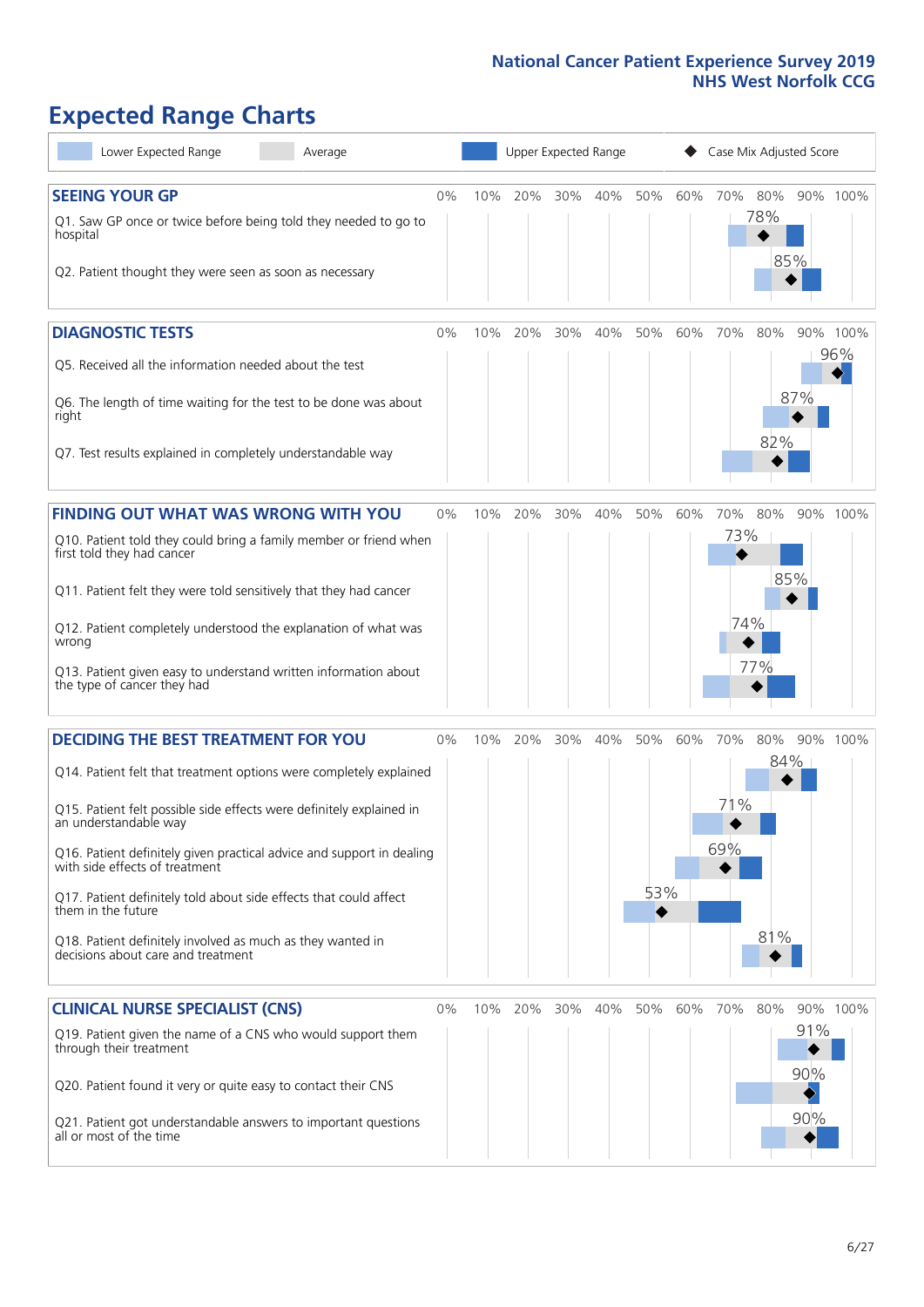# **Expected Range Charts**

| Lower Expected Range<br>Average                                                                                                                                                                                                                               |    |     |     |     | Upper Expected Range |     |     |     | Case Mix Adjusted Score |     |          |
|---------------------------------------------------------------------------------------------------------------------------------------------------------------------------------------------------------------------------------------------------------------|----|-----|-----|-----|----------------------|-----|-----|-----|-------------------------|-----|----------|
| <b>SUPPORT FOR PEOPLE WITH CANCER</b><br>Q22. Hospital staff gave information about support or self-help<br>groups for people with cancer<br>Q23. Hospital staff discussed or gave information about the impact<br>cancer could have on day to day activities | 0% | 10% | 20% | 30% | 40%                  | 50% | 60% | 70% | 80%<br>84%              | 90% | 90% 100% |
| Q24. Hospital staff gave information on getting financial help or<br>possible benefits<br>Q25. Hospital staff told patient they could get free prescriptions                                                                                                  |    |     |     |     |                      |     | 62% |     | 77%                     |     |          |
| <b>OPERATIONS</b>                                                                                                                                                                                                                                             | 0% | 10% | 20% | 30% | 40%                  | 50% | 60% | 70% | 80%                     | 90% | 100%     |
| Q27. Beforehand, patient had all the information needed about the<br>operation<br>Q28. Afterwards, staff completely explained how operation had                                                                                                               |    |     |     |     |                      |     |     |     | 84%                     |     | 99%      |
| gone in understandable way                                                                                                                                                                                                                                    |    |     |     |     |                      |     |     |     |                         |     |          |
| <b>HOSPITAL CARE AS AN INPATIENT</b>                                                                                                                                                                                                                          | 0% | 10% | 20% | 30% | 40%                  | 50% | 60% | 70% | 80%                     |     | 90% 100% |
| Q30. Hospital staff didn't talk in front of patient as if patient wasn't<br>there                                                                                                                                                                             |    |     |     |     |                      |     |     |     | 83%<br>78%              |     |          |
| Q31. Patient had confidence and trust in all doctors treating them                                                                                                                                                                                            |    |     |     |     |                      |     |     |     |                         |     |          |
| Q32. Patient's family or someone close definitely felt able to talk to<br>a doctor                                                                                                                                                                            |    |     |     |     |                      |     |     | 73% |                         |     |          |
| Q33. Patient had confidence and trust in all the ward nurses<br>treating them                                                                                                                                                                                 |    |     |     |     |                      |     |     | 72% |                         |     |          |
| Q34. Patient thought there were always or nearly always enough<br>nurses on duty to care for them                                                                                                                                                             |    |     |     |     |                      |     | 58% | 73% |                         |     |          |
| Q35. All hospital staff asked patient what name they prefer to be<br>called by                                                                                                                                                                                |    |     |     |     |                      |     |     |     | 83%                     |     |          |
| Q36. Patient always given enough privacy when discussing<br>condition or treatment                                                                                                                                                                            |    |     |     |     |                      | 50% |     |     |                         |     |          |
| Q37. Patient definitely found hospital staff to discuss worries or<br>fears during their inpatient visit                                                                                                                                                      |    |     |     |     |                      |     |     |     |                         |     |          |
| Q38. Hospital staff definitely did everything they could to help<br>control pain                                                                                                                                                                              |    |     |     |     |                      |     |     |     | 76%                     |     |          |
| Q39. Patient always felt they were treated with respect and dignity<br>while in hospital                                                                                                                                                                      |    |     |     |     |                      |     |     |     |                         | 86% |          |
| Q40. Patient given clear written information about what should or<br>should not do after leaving hospital                                                                                                                                                     |    |     |     |     |                      |     |     |     |                         | 86% |          |
| Q41. Hospital staff told patient who to contact if worried about<br>condition or treatment after leaving hospital                                                                                                                                             |    |     |     |     |                      |     |     |     |                         | 92% |          |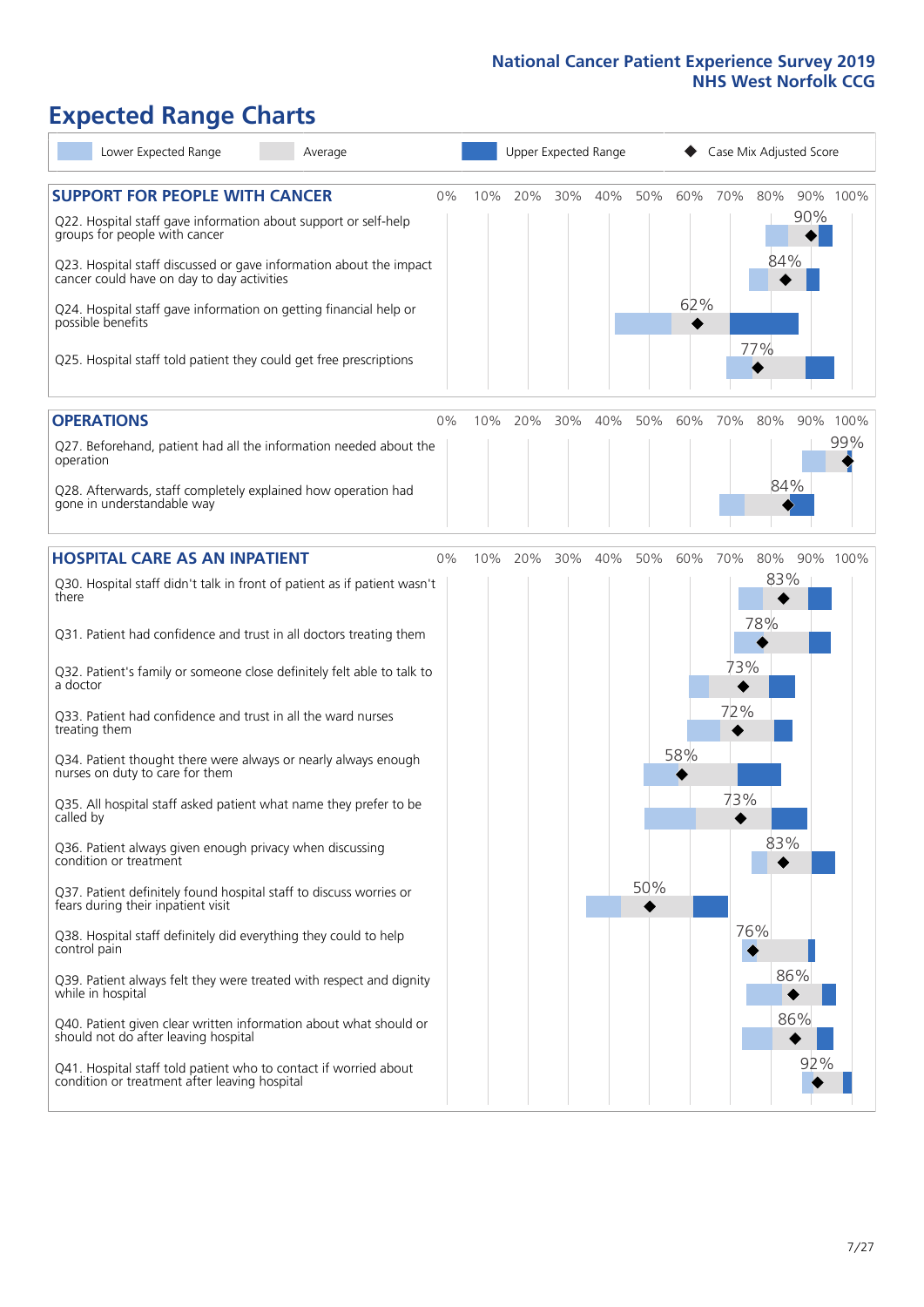# **Expected Range Charts**

| Lower Expected Range<br>Average                                                                                                                                                                                                                                                                                                                                                                                                                             |       |     |     | Upper Expected Range |            |                   |            |                   | Case Mix Adjusted Score |            |          |
|-------------------------------------------------------------------------------------------------------------------------------------------------------------------------------------------------------------------------------------------------------------------------------------------------------------------------------------------------------------------------------------------------------------------------------------------------------------|-------|-----|-----|----------------------|------------|-------------------|------------|-------------------|-------------------------|------------|----------|
| <b>HOSPITAL CARE AS A DAY PATIENT / OUTPATIENT 0%</b><br>Q43. Patient definitely found hospital staff to discuss worries or<br>fears during their outpatient or day case visit<br>Q44. Cancer doctor had the right documents at patient's last<br>outpatient appointment<br>Q46. Beforehand patient completely had all information needed<br>about radiotherapy treatment                                                                                   |       | 10% | 20% | 30%                  | 40%        | 50%               | 60%        |                   | 70% 80%<br>75%          | 94%<br>94% | 90% 100% |
| Q47. Patient completely given understandable information about<br>whether radiotherapy was working<br>Q49. Beforehand patient completely had all information needed<br>about chemotherapy treatment<br>Q50. Patient given enough information about whether<br>chemotherapy was working in a completely understandable way                                                                                                                                   |       |     |     |                      |            |                   | 55%        | 65%               |                         | 87%        |          |
| <b>HOME CARE AND SUPPORT</b><br>Q51. Hospital staff definitely gave family or someone close all the<br>information needed to help care at home<br>Q52. Patient definitely given enough support from health or social<br>services during treatment<br>Q53. Patient definitely given enough support from health or social<br>services after treatment                                                                                                         | 0%    | 10% | 20% | 30%                  | 40%        | 50%<br>51%<br>51% | 60%<br>57% | 70%               | 80%                     |            | 90% 100% |
| <b>CARE FROM YOUR GENERAL PRACTICE</b><br>Q54. GP given enough information about patient's condition and<br>treatment<br>Q55. General practice staff definitely did everything they could to<br>support patient during treatment                                                                                                                                                                                                                            | 0%    | 10% | 20% | 30%                  | 40%        | 50%               | 60%<br>57% | 70%               | 80%                     | 93%        | 90% 100% |
| <b>YOUR OVERALL NHS CARE</b><br>Q56. Different people treating and caring for patient always work<br>well together to give best possible care<br>Q57. Patient given a care plan<br>Q58. Overall the administration of care was good or very good<br>Q59. Patient felt length of time for attending clinics and<br>appointments for cancer was about right<br>Q60. Someone discussed with patient whether they would like to<br>take part in cancer research | $0\%$ | 10% | 20% | 30%<br>30%           | 40%<br>35% | 50%               | 60%        | 70%<br>71%<br>72% | 80%                     | 88%        | 90% 100% |
| Q61. Patient's average rating of care scored from very poor to very<br>good                                                                                                                                                                                                                                                                                                                                                                                 | 0     |     | 2   | 3                    | 4          | 5                 | 6          | 7                 | 8                       | 9<br>8.7   | 10       |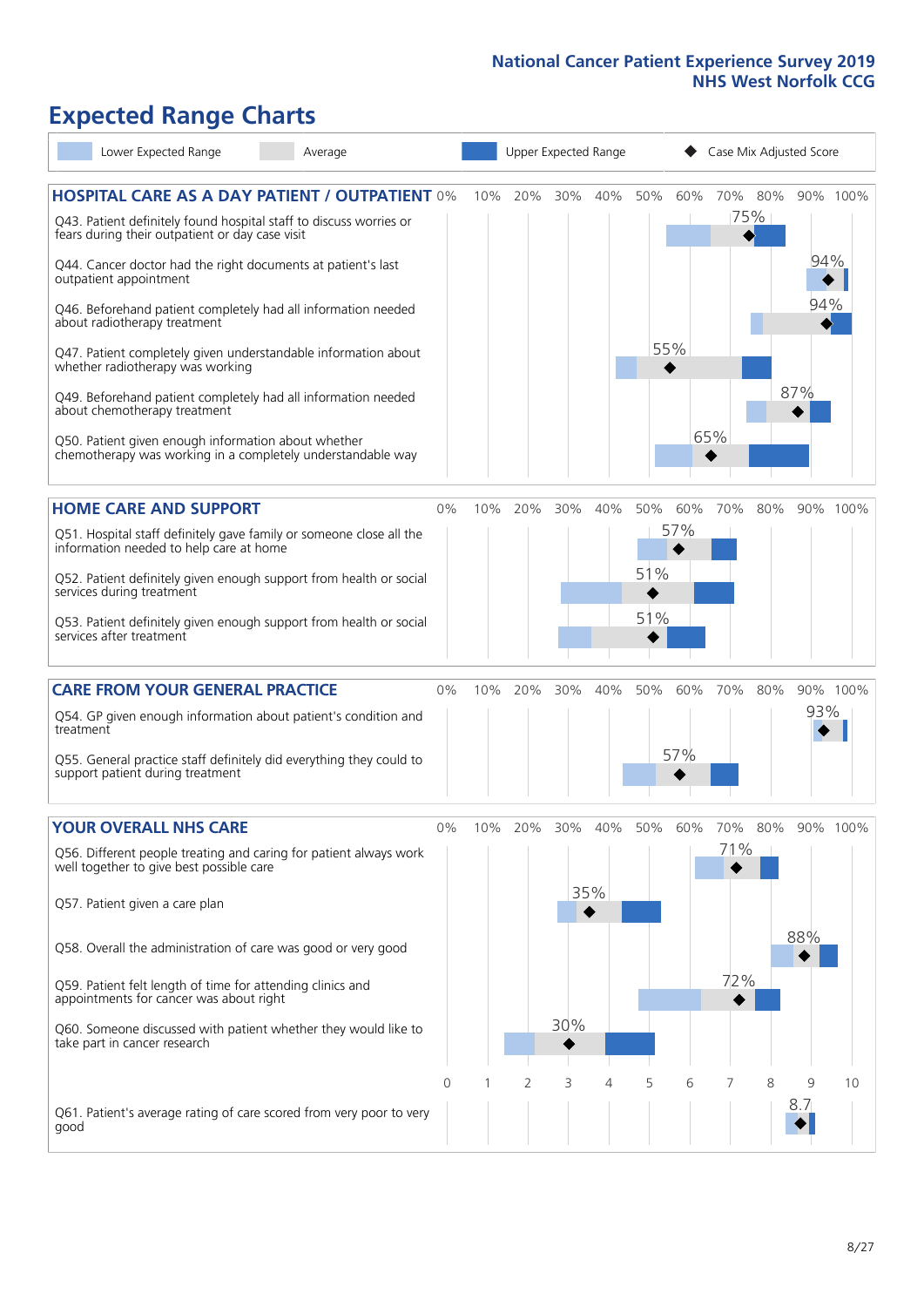# **Comparability Tables**

\* Indicates where a score has been suppressed because there are less than 21 responses.

\*\* No score available for 2018.

 $\triangle$  or  $\nabla$ 

Change 2018-2019: Indicates where 2019 score is significantly higher or lower than 2018 score Change Overall: Indicates significant change overall (2015, 2016, 2017, 2018 and 2019).

Adjusted Score below Lower Expected Range Adjusted Score between Upper and Lower Expected Ranges Adjusted Score above Upper Expected Range

|                                                                             |           |               | Unadjusted Scores |               |                           |                   | Case Mix Adjusted Scores |                                            |                |                   |
|-----------------------------------------------------------------------------|-----------|---------------|-------------------|---------------|---------------------------|-------------------|--------------------------|--------------------------------------------|----------------|-------------------|
|                                                                             | 2018<br>n | 2018<br>Score | 2019<br>n         | 2019<br>Score | Change  <br>2018-<br>2019 | Change<br>Overall | 2019<br>Score            | Lower<br><b>Expected Expected</b><br>Range | Upper<br>Range | National<br>Score |
| <b>SEEING YOUR GP</b>                                                       |           |               |                   |               |                           |                   |                          |                                            |                |                   |
| Q1. Saw GP once or twice before being told they needed to go<br>to hospital | 282       | 76%           | 269               | 79%           |                           |                   | 78%                      | 74%                                        | 84%            | 79%               |
| Q2. Patient thought they were seen as soon as necessary                     | 414       | 84%           | 372               | 86%           |                           |                   | 85%                      | 80%                                        | 88%            | 84%               |
|                                                                             |           |               |                   |               |                           |                   |                          |                                            |                |                   |
| <b>DIAGNOSTIC TESTS</b>                                                     |           |               |                   |               |                           |                   |                          |                                            |                |                   |
| Q5. Received all the information needed about the test                      | $**$      | **            | 320               | 97%           |                           |                   | 96%                      | 93%                                        | 97%            | 95%               |

| Q6. The length of time waiting for the test to be done was<br>about right | 359 | 89% | 324 | 87% |  | 87% | 85% | 92% | 88% |
|---------------------------------------------------------------------------|-----|-----|-----|-----|--|-----|-----|-----|-----|
| Q7. Test results explained in completely understandable way               | 365 | 81% | 323 | 82% |  | 82% | 75% | 84% | 80% |

| <b>FINDING OUT WHAT WAS WRONG WITH YOU</b> |  |
|--------------------------------------------|--|
|                                            |  |

| Q10. Patient told they could bring a family member or friend<br>when first told they had cancer | 392 | 81% | 353 | 75% |  | 73% | 71 <sub>%</sub> | 82% | 77% |
|-------------------------------------------------------------------------------------------------|-----|-----|-----|-----|--|-----|-----------------|-----|-----|
| Q11. Patient felt they were told sensitively that they had cancer                               | 416 | 86% | 381 | 86% |  | 85% | 82%             | 89% | 86% |
| Q12. Patient completely understood the explanation of what<br>was wrong                         | 420 | 76% | 381 | 76% |  | 74% | 69%             | 78% | 73% |
| Q13. Patient given easy to understand written information<br>about the type of cancer they had  | 365 | 78% | 338 | 77% |  | 77% | 70%             | 79% | 74% |

| <b>DECIDING THE BEST TREATMENT FOR YOU</b> |  |  |  |
|--------------------------------------------|--|--|--|
|--------------------------------------------|--|--|--|

| Q14. Patient felt that treatment options were completely<br>explained                                   | 366  | 86% | 331 | 84% |  | 84% | 79% | 87% | 83% |
|---------------------------------------------------------------------------------------------------------|------|-----|-----|-----|--|-----|-----|-----|-----|
| Q15. Patient felt possible side effects were definitely explained<br>in an understandable way           | 402  | 72% | 360 | 71% |  | 71% | 68% | 77% | 73% |
| Q16. Patient definitely given practical advice and support in<br>dealing with side effects of treatment | 390  | 67% | 354 | 69% |  | 69% | 62% | 72% | 67% |
| Q17. Patient definitely told about side effects that could affect<br>them in the future                 | 376  | 57% | 330 | 53% |  | 53% | 51% | 62% | 57% |
| Q18. Patient definitely involved as much as they wanted in<br>decisions about care and treatment        | $**$ | **  | 373 | 81% |  | 81% | 77% | 85% | 81% |

| <b>CLINICAL NURSE SPECIALIST (CNS)</b>                                                    |     |     |     |     |  |     |     |     |     |  |  |  |
|-------------------------------------------------------------------------------------------|-----|-----|-----|-----|--|-----|-----|-----|-----|--|--|--|
| Q19. Patient given the name of a CNS who would support them<br>through their treatment    | 402 | 91% | 364 | 90% |  | 91% | 89% | 95% | 92% |  |  |  |
| Q20. Patient found it very or quite easy to contact their CNS                             | 313 | 91% | 297 | 90% |  | 90% | 80% | 89% | 85% |  |  |  |
| Q21. Patient got understandable answers to important<br>questions all or most of the time | 298 | 91% | 278 | 90% |  | 90% | 84% | 91% | 87% |  |  |  |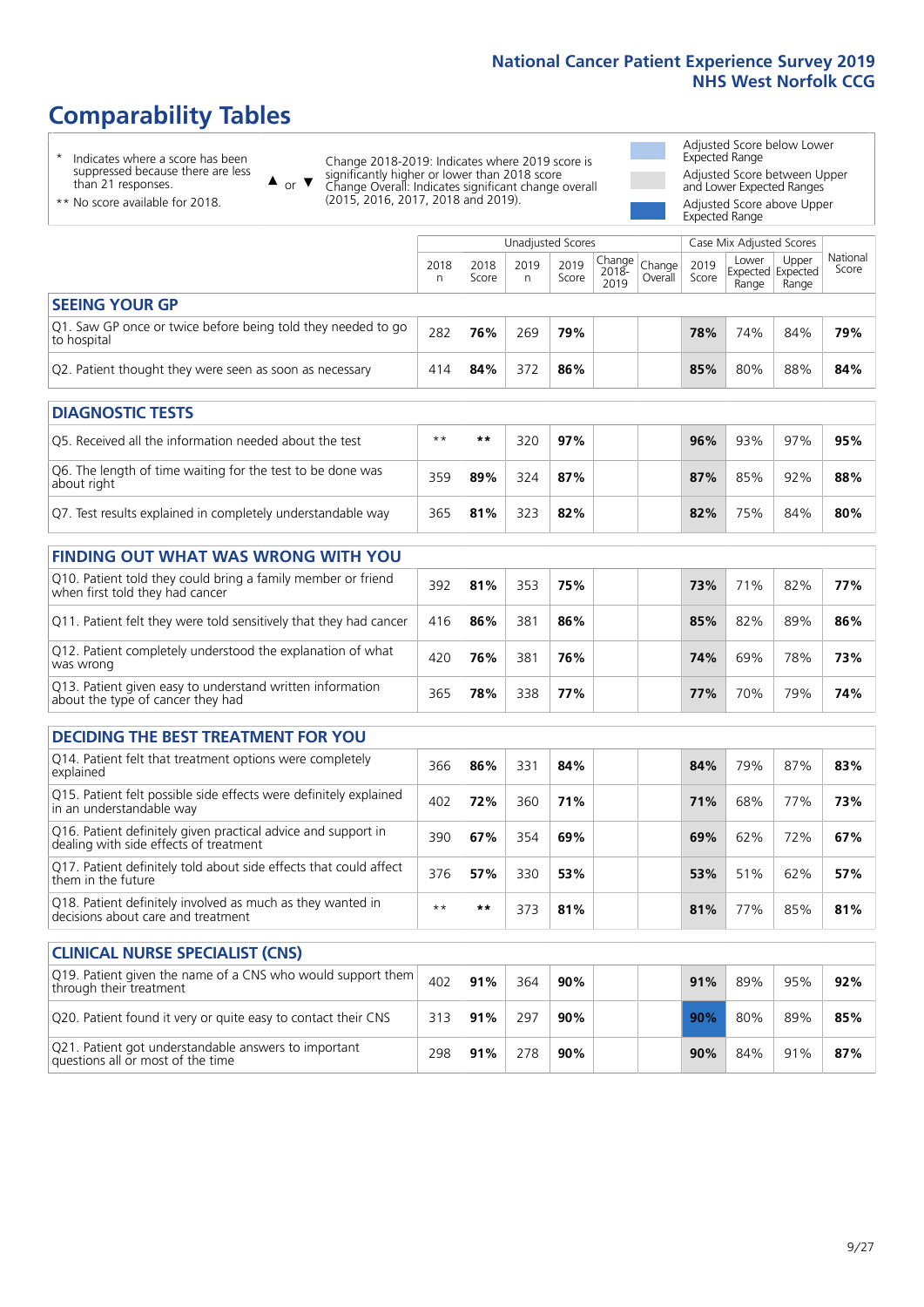# **Comparability Tables**

\* Indicates where a score has been suppressed because there are less than 21 responses.

\*\* No score available for 2018.

 $\triangle$  or  $\nabla$ 

Change 2018-2019: Indicates where 2019 score is significantly higher or lower than 2018 score Change Overall: Indicates significant change overall (2015, 2016, 2017, 2018 and 2019).

Adjusted Score below Lower Expected Range Adjusted Score between Upper and Lower Expected Ranges Adjusted Score above Upper Expected Range

|                                                                                                                   | <b>Unadjusted Scores</b> |               |            |               |                         | Case Mix Adjusted Scores |               |                                     |                |                   |
|-------------------------------------------------------------------------------------------------------------------|--------------------------|---------------|------------|---------------|-------------------------|--------------------------|---------------|-------------------------------------|----------------|-------------------|
|                                                                                                                   | 2018<br>n                | 2018<br>Score | 2019<br>n. | 2019<br>Score | Change<br>2018-<br>2019 | Change<br>Overall        | 2019<br>Score | Lower<br>Expected Expected<br>Range | Upper<br>Range | National<br>Score |
| <b>SUPPORT FOR PEOPLE WITH CANCER</b>                                                                             |                          |               |            |               |                         |                          |               |                                     |                |                   |
| Q22. Hospital staff gave information about support or self-help<br>groups for people with cancer                  | 294                      | 87%           | 285        | 89%           |                         |                          | 90%           | 84%                                 | 92%            | 88%               |
| Q23. Hospital staff discussed or gave information about the<br>impact cancer could have on day to day activities  | 267                      | 88%           | 232        | 84%           |                         |                          | 84%           | 79%                                 | 89%            | 84%               |
| Q24. Hospital staff gave information on getting financial help or<br>possible benefits                            | 175                      | 66%           | 186        | 62%           |                         |                          | 62%           | 55%                                 | 70%            | 63%               |
| Q25. Hospital staff told patient they could get free prescriptions                                                | 132                      | 80%           | 131        | 77%           |                         |                          | 77%           | 75%                                 | 89%            | 82%               |
| <b>OPERATIONS</b>                                                                                                 |                          |               |            |               |                         |                          |               |                                     |                |                   |
| Q27. Beforehand, patient had all the information needed about<br>the operation                                    | 210                      | 98%           | 205        | 99%           |                         | ▲                        | 99%           | 94%                                 | 99%            | 96%               |
| Q28. Afterwards, staff completely explained how operation had<br>gone in understandable way                       | 210                      | 87%           | 201        | 85%           |                         |                          | 84%           | 74%                                 | 85%            | 79%               |
| <b>HOSPITAL CARE AS AN INPATIENT</b>                                                                              |                          |               |            |               |                         |                          |               |                                     |                |                   |
| Q30. Hospital staff didn't talk in front of patient as if patient<br>wasn't there                                 | $* *$                    | **            | 164        | 83%           |                         |                          | 83%           | 78%                                 | 89%            | 84%               |
| Q31. Patient had confidence and trust in all doctors treating<br>them                                             | $* *$                    | $***$         | 165        | 79%           |                         |                          | 78%           | 78%                                 | 89%            | 84%               |
| Q32. Patient's family or someone close definitely felt able to talk<br>to a doctor                                | $* *$                    | $***$         | 140        | 74%           |                         |                          | 73%           | 65%                                 | 80%            | 72%               |
| Q33. Patient had confidence and trust in all the ward nurses<br>treating them                                     | $\star\star$             | **            | 166        | 73%           |                         |                          | 72%           | 67%                                 | 81%            | 74%               |
| Q34. Patient thought there were always or nearly always<br>enough nurses on duty to care for them                 | $* *$                    | **            | 165        | 60%           |                         |                          | 58%           | 57%                                 | 72%            | 64%               |
| Q35. All hospital staff asked patient what name they prefer to<br>be called by                                    | $* *$                    | $***$         | 165        | 75%           |                         |                          | 73%           | 61%                                 | 80%            | 71%               |
| Q36. Patient always given enough privacy when discussing<br>condition or treatment                                | $**$                     | $***$         | 164        | 84%           |                         |                          | 83%           | 79%                                 | 90%            | 85%               |
| Q37. Patient definitely found hospital staff to discuss worries or<br>fears during their inpatient visit          | $**$                     | **            | 122        | 51%           |                         |                          | 50%           | 43%                                 | 61%            | 52%               |
| Q38. Hospital staff definitely did everything they could to help<br>control pain                                  | $* *$                    | $***$         | 137        | 77%           |                         |                          | 76%           | 76%                                 | 89%            | 83%               |
| Q39. Patient always felt they were treated with respect and<br>dignity while in hospital                          | $***$                    | **            | 165        | 87%           |                         |                          | 86%           | 83%                                 | 93%            | 88%               |
| Q40. Patient given clear written information about what should<br>or should not do after leaving hospital         | $**$                     | **            | 155        | 86%           |                         |                          | 86%           | 80%                                 | 91%            | 86%               |
| Q41. Hospital staff told patient who to contact if worried about<br>condition or treatment after leaving hospital | $**$                     | **            | 157        | 91%           |                         |                          | 92%           | 91%                                 | 98%            | 94%               |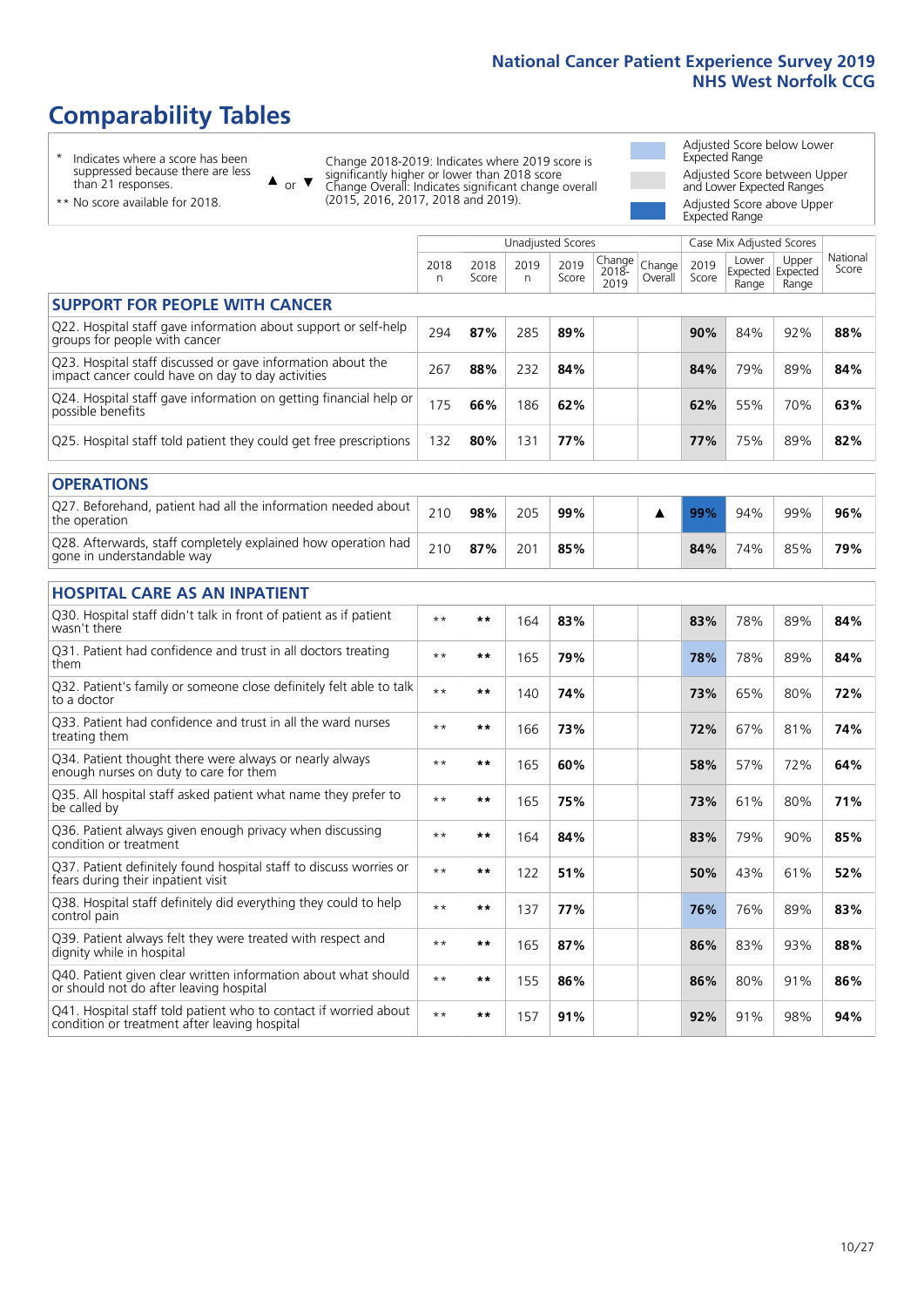393 **35%** 358 **29% 30%** 22% 39% **30%**

# **Comparability Tables**

\* Indicates where a score has been suppressed because there are less than 21 responses.

\*\* No score available for 2018.

or  $\blacktriangledown$  $\blacktriangle$ 

Q60. Someone discussed with patient whether they would like

to take part in cancer research

Change 2018-2019: Indicates where 2019 score is significantly higher or lower than 2018 score Change Overall: Indicates significant change overall (2015, 2016, 2017, 2018 and 2019).

Adjusted Score below Lower Expected Range Adjusted Score between Upper and Lower Expected Ranges Adjusted Score above Upper Expected Range

|                                                                                                                       |           |               |            | <b>Unadjusted Scores</b> |                         |                   | Case Mix Adjusted Scores |                |                                     |                   |
|-----------------------------------------------------------------------------------------------------------------------|-----------|---------------|------------|--------------------------|-------------------------|-------------------|--------------------------|----------------|-------------------------------------|-------------------|
|                                                                                                                       | 2018<br>n | 2018<br>Score | 2019<br>n. | 2019<br>Score            | Change<br>2018-<br>2019 | Change<br>Overall | 2019<br>Score            | Lower<br>Range | Upper<br>Expected Expected<br>Range | National<br>Score |
| <b>HOSPITAL CARE AS A DAY PATIENT / OUTPATIENT</b>                                                                    |           |               |            |                          |                         |                   |                          |                |                                     |                   |
| Q43. Patient definitely found hospital staff to discuss worries or<br>fears during their outpatient or day case visit | 278       | 77%           | 276        | 75%                      |                         |                   | 75%                      | 65%            | 76%                                 | 71%               |
| Q44. Cancer doctor had the right documents at patient's last<br>outpatient appointment                                | 353       | 96%           | 326        | 94%                      |                         |                   | 94%                      | 94%            | 98%                                 | 96%               |
| Q46. Beforehand patient completely had all information needed<br>about radiotherapy treatment                         | 78        | 85%           | 64         | 94%                      |                         |                   | 94%                      | 78%            | 95%                                 | 86%               |
| Q47. Patient completely given understandable information<br>about whether radiotherapy was working                    | 73        | 47%           | 54         | 56%                      |                         | ▼                 | 55%                      | 47%            | 73%                                 | 60%               |
| Q49. Beforehand patient completely had all information needed<br>about chemotherapy treatment                         | 169       | 83%           | 179        | 87%                      |                         |                   | 87%                      | 79%            | 90%                                 | 84%               |
| Q50. Patient given enough information about whether<br>chemotherapy was working in a completely understandable way    | 151       | 68%           | 169        | 65%                      |                         |                   | 65%                      | 61%            | 75%                                 | 68%               |
| <b>HOME CARE AND SUPPORT</b>                                                                                          |           |               |            |                          |                         |                   |                          |                |                                     |                   |
| Q51. Hospital staff definitely gave family or someone close all<br>the information needed to help care at home        | 333       | 64%           | 304        | 58%                      |                         |                   | 57%                      | 54%            | 65%                                 | 60%               |
| Q52. Patient definitely given enough support from health or<br>social services during treatment                       | 188       | 55%           | 172        | 51%                      |                         |                   | 51%                      | 43%            | 61%                                 | 52%               |
| Q53. Patient definitely given enough support from health or<br>social services after treatment                        | 99        | 42%           | 109        | 51%                      |                         |                   | 51%                      | 36%            | 54%                                 | 45%               |
| <b>CARE FROM YOUR GENERAL PRACTICE</b>                                                                                |           |               |            |                          |                         |                   |                          |                |                                     |                   |
| Q54. GP given enough information about patient's condition<br>and treatment                                           | 323       | 96%           | 262        | 93%                      |                         |                   | 93%                      | 93%            | 98%                                 | 95%               |
| Q55. General practice staff definitely did everything they could<br>to support patient during treatment               | 262       | 67%           | 215        | 58%                      |                         | ▼                 | 57%                      | 52%            | 65%                                 | 58%               |
| <b>YOUR OVERALL NHS CARE</b>                                                                                          |           |               |            |                          |                         |                   |                          |                |                                     |                   |
| Q56. Different people treating and caring for patient always<br>work well together to give best possible care         | $***$     | $***$         | 370        | 73%                      |                         |                   | 71%                      | 68%            | 77%                                 | 73%               |
| Q57. Patient given a care plan                                                                                        | 310       | 38%           | 278        | 36%                      |                         |                   | 35%                      | 32%            | 43%                                 | 38%               |
| Q58. Overall the administration of care was good or very good                                                         | 413       | 88%           | 377        | 89%                      |                         |                   | 88%                      | 86%            | 92%                                 | 89%               |
| Q59. Patient felt length of time for attending clinics and<br>appointments for cancer was about right                 | 410       | 71%           | 374        | 74%                      |                         |                   | 72%                      | 63%            | 76%                                 | 69%               |

Q61. Patient's average rating of care scored from very poor to very good <sup>406</sup> **8.9** <sup>375</sup> **8.8 8.7** 8.7 9.0 **8.8**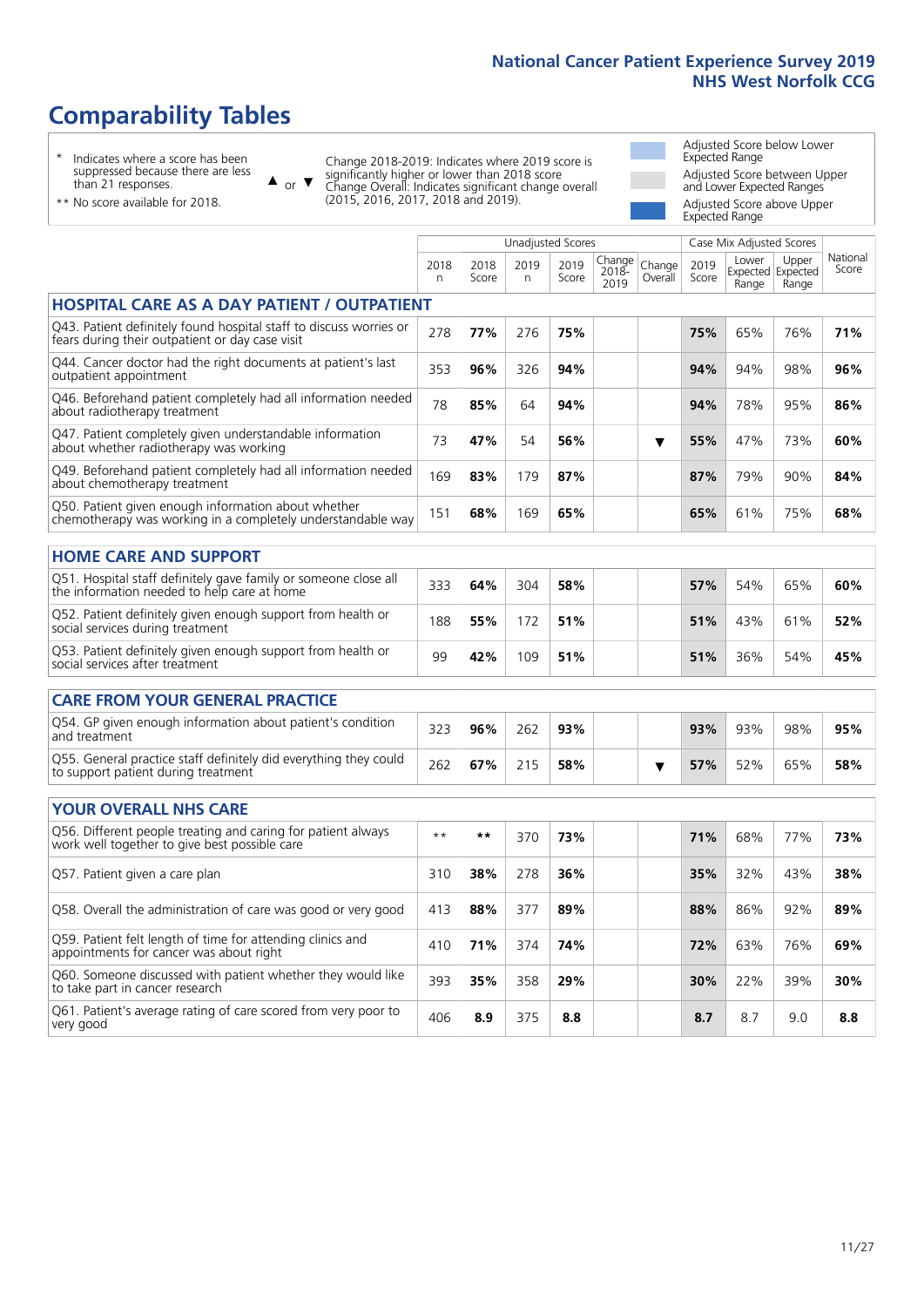- \* Indicates where a score has been suppressed because there are less than 21 responses.
- n.a. Indicates that there were no respondents for that tumour group.

| <b>SEEING YOUR GP</b>                                      |            |         |               |            |                    |                |                  |         |          |         |         | Tumour Group    |                                                           |             |                |  |  |  |
|------------------------------------------------------------|------------|---------|---------------|------------|--------------------|----------------|------------------|---------|----------|---------|---------|-----------------|-----------------------------------------------------------|-------------|----------------|--|--|--|
|                                                            |            | Brain   | <b>Breast</b> | Colorectal | ᠊ᢛ<br>Gynaecologic | Haematological | Head and<br>Neck | Lung    | Prostate | Sarcoma | Skin    | Upper<br>Gastro | $\sigma$<br>Jrologica                                     | Other       | All<br>Cancers |  |  |  |
| Q1. Saw GP once or twice before being told they            | <b>CCG</b> | $\star$ | 100% 75%      |            | $\star$            | 69%            | $\star$          | $\star$ | 74%      |         | $\star$ | $\star$         |                                                           | 87% 77% 79% |                |  |  |  |
| needed to go to hospital                                   | National   | 59%     |               |            | 94% 75% 77%        |                |                  |         |          |         |         |                 | 67%   79%   71%   82%   71%   90%   74%   83%   74%   79% |             |                |  |  |  |
| Q2. Patient thought they were seen as soon as<br>necessary | <b>CCG</b> | $\star$ |               | 99% 79%    |                    | 88%            | $\star$          |         | 72% 85%  | $\star$ | $\star$ |                 |                                                           | 85% 84% 86% |                |  |  |  |
|                                                            | National   | 79%     |               | 89% 83%    |                    |                |                  |         |          |         |         |                 | 81%   82%   81%   84%   86%   69%   85%   79%   85%   79% |             | 84%            |  |  |  |

#### **DIAGNOSTIC TESTS** Tumour Group

|                                                                |                                                                  | Brain<br>CNS | <b>Breast</b> | Colorectal<br>LGT | ᅙ<br>Gynaecologic | Haematological | Head and<br>Neck | Lung        | Prostate | Sarcoma | Skin    | Upper<br>Gastro | rological                                   | Other | All<br>Cancers |
|----------------------------------------------------------------|------------------------------------------------------------------|--------------|---------------|-------------------|-------------------|----------------|------------------|-------------|----------|---------|---------|-----------------|---------------------------------------------|-------|----------------|
| O5. Received all the information needed about                  | <b>CCG</b>                                                       | $\star$      |               | 99% 98%           |                   | 97%            | $\star$          |             | 96% 94%  |         | $\star$ | $\star$         |                                             |       | 97% 97% 97%    |
| $\vert$ the test                                               | National                                                         | 93%          |               | 95% 95%           |                   | 93% 95%        |                  | 93% 95% 95% |          | 93%     | 96%     | 95%             | 95%                                         |       | 95% 95%        |
| Q6. The length of time waiting for the test to be              | <b>CCG</b>                                                       | $\star$      | 99%           | 77%               | $\star$           | 85%            | $\star$          |             | 88% 68%  |         | $\star$ | $\star$         |                                             |       | 93% 94% 87%    |
| done was about right                                           | National                                                         |              |               | 84% 91% 88%       |                   |                |                  |             |          |         |         |                 | 86% 89% 88% 87% 87% 81% 87% 84% 87% 86% 88% |       |                |
| Q7. Test results explained in completely<br>understandable way | <b>CCG</b>                                                       | $\star$      |               | 87% 80%           | $\star$           | 67%            | $\star$          |             | 85% 77%  |         | $\star$ | $\star$         |                                             |       | 90% 88% 82%    |
|                                                                | National 71% 83% 82% 77% 77% 79% 80% 80% 78% 84% 75% 80% 76% 80% |              |               |                   |                   |                |                  |             |          |         |         |                 |                                             |       |                |

| <b>FINDING OUT WHAT WAS WRONG WITH YOU</b>                                                     | Tumour Group |         |               |                        |                |               |                        |      |          |         |         |                         |            |             |                |
|------------------------------------------------------------------------------------------------|--------------|---------|---------------|------------------------|----------------|---------------|------------------------|------|----------|---------|---------|-------------------------|------------|-------------|----------------|
|                                                                                                |              | Brain   | <b>Breast</b> | olorectal.<br>LGT<br>Ū | Gynaecological | Haematologica | ad and<br>Neck<br>Head | Lung | Prostate | Sarcoma | Skin    | Upper<br>Gastro         | Irological | Other       | All<br>Cancers |
| Q10. Patient told they could bring a family                                                    | CCG          | $\star$ | 80%           | 80%                    |                | 63%           | $^\star$               | 75%  | 70%      | $\star$ | $\star$ | $\star$                 |            | 84% 74%     | 175%           |
| member or friend when first told they had cancer                                               | National     | 85%     | 82%           | 82%                    | 71%            | 71%           | 71%                    | 77%  | 79%      | 73%     | 69%     | 76%                     | 73%        | 75%         | 77%            |
| Q11. Patient felt they were told sensitively that                                              | CCG          | $\star$ | 95%           | 85%                    |                | 82%           | $\star$                |      | 77% 88%  | $\star$ | $\star$ | $\star$                 | 90%        | 89%         | 86%            |
| they had cancer                                                                                | National     | 79%     |               | 89% 87%                | 82%            |               | 84% 87%                |      | 83% 86%  | 84%     |         | 89% 81%                 |            | 84% 83% 86% |                |
| Q12. Patient completely understood the                                                         | CCG          | $\star$ | 88%           | 75%                    |                | 58%           | $^\star$               |      | 73% 65%  | $\ast$  | $\star$ |                         |            | 81% 86% 76% |                |
| explanation of what was wrong                                                                  | National     | 66%     | 77%           | 79%                    | 73%            | 60%           | 78%                    | 76%  | 79%      | 67%     | 80%     | 70%                     | 77%        | 70%         | 73%            |
| Q13. Patient given easy to understand written<br>information about the type of cancer they had | CCG          | $\star$ | 84% 66%       |                        |                | 71%           | $\star$                |      | 74% 88%  | $\ast$  | $\star$ | $\star$                 |            | 87% 71% 77% |                |
|                                                                                                | National     | 66%     | 78%           | 73%                    | 71%            | 76%           |                        |      |          |         |         | 69% 67% 83% 67% 84% 67% | 74%        | 65%         | 74%            |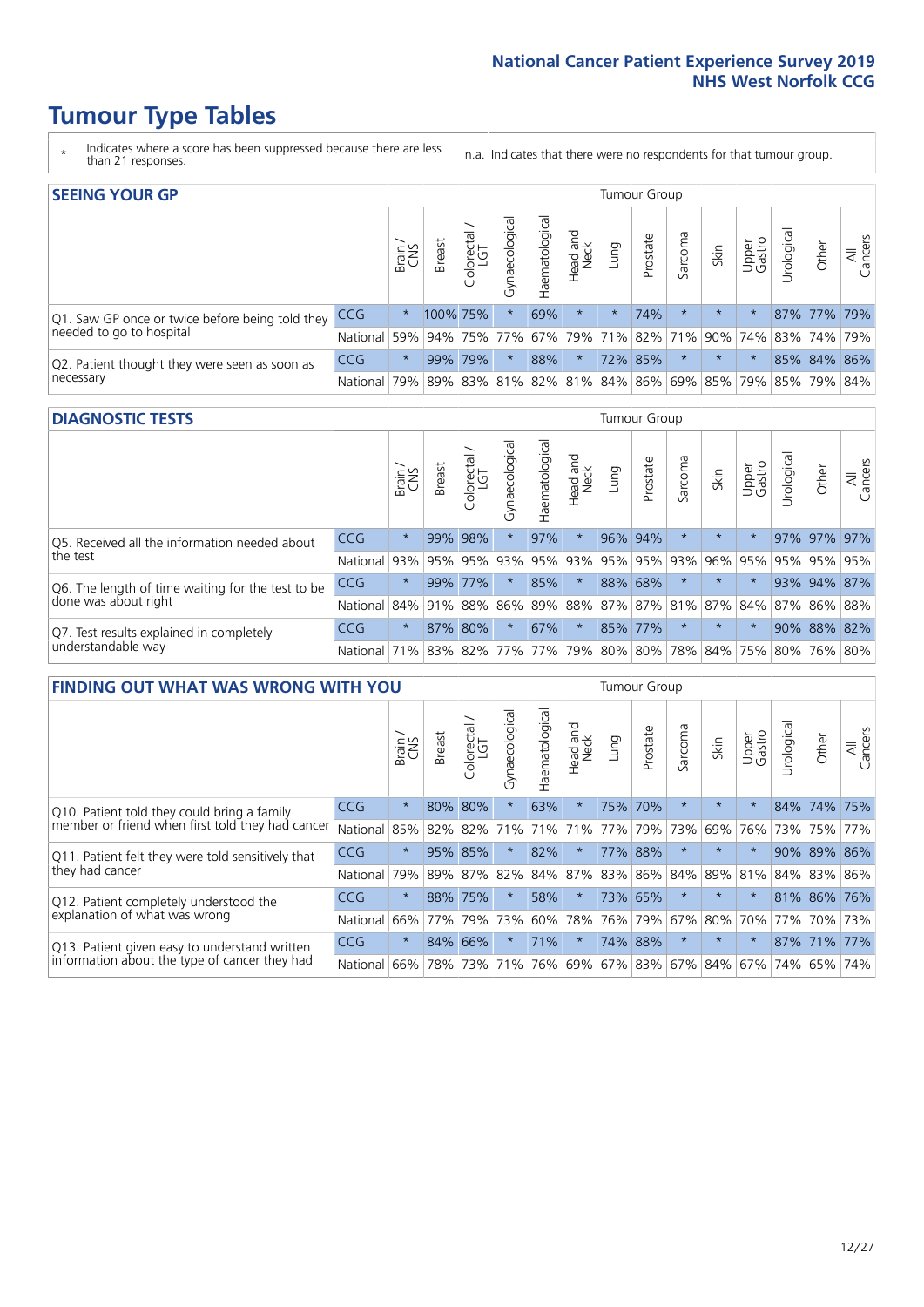\* Indicates where a score has been suppressed because there are less than 21 responses.

n.a. Indicates that there were no respondents for that tumour group.

| <b>DECIDING THE BEST TREATMENT FOR YOU</b>                                                       |            | <b>Tumour Group</b> |               |                       |                |                |                        |      |          |                             |         |                 |            |             |                |
|--------------------------------------------------------------------------------------------------|------------|---------------------|---------------|-----------------------|----------------|----------------|------------------------|------|----------|-----------------------------|---------|-----------------|------------|-------------|----------------|
|                                                                                                  |            | Brain               | <b>Breast</b> | olorectal<br>LGT<br>Ũ | Gynaecological | Haematological | ad and<br>Neck<br>Head | Lung | Prostate | Sarcoma                     | Skin    | Upper<br>Gastro | Jrological | Other       | All<br>Cancers |
| Q14. Patient felt that treatment options were                                                    | CCG        | $\star$             | 89%           | 72%                   | $\star$        | 72%            | $\star$                | 96%  | 91%      | $\star$                     | $\star$ | $\star$         | 91%        | 74%         | 84%            |
| completely explained                                                                             | National   | 85%                 | 85%           | 85%                   | 85%            | 82%            | 87%                    |      | 84% 83%  | 83%                         | 89%     | 81%             |            | 83% 79% 83% |                |
| Q15. Patient felt possible side effects were                                                     | <b>CCG</b> | $\star$             | 71%           | 73%                   |                | 69%            | $\star$                |      | 73% 75%  | $\star$                     | $\star$ | $\star$         |            | 83% 71% 71% |                |
| definitely explained in an understandable way                                                    | National   | 69%                 | 74%           | 76%                   | 75%            | 69%            | 73%                    |      | 74% 73%  | 73%                         | 77%     | 72%             | 71%        | 70%         | 73%            |
| Q16. Patient definitely given practical advice and                                               | <b>CCG</b> | $\star$             |               | 70% 61%               |                | 65%            | $\star$                | 77%  | 172%     | $\star$                     | $\star$ | $\star$         |            | 79% 64% 69% |                |
| support in dealing with side effects of treatment                                                | National   | 63%                 | 70%           | 70%                   | 69%            | 65%            | 70%                    |      | 69% 65%  | 66%                         | 71%     | 66%             |            | 63% 64%     | 67%            |
| Q17. Patient definitely told about side effects                                                  | <b>CCG</b> | $\star$             | 56%           | 42%                   | $\star$        | 44%            | $\star$                |      | 58% 66%  | $^\star$                    | $\star$ | $\star$         |            | 76% 42%     | 53%            |
| that could affect them in the future                                                             | National   | 62%                 | 57%           | 59%                   | 56%            | 51%            | 64%                    |      | 56% 66%  | 54%                         | 66%     | 53%             |            | 56% 52%     | 57%            |
| Q18. Patient definitely involved as much as they<br>wanted in decisions about care and treatment | <b>CCG</b> | $\star$             | $80\%$        | 83%                   | $\star$        | 74%            | $\star$                |      | 96% 88%  | $\star$                     | $\star$ | $\star$         |            | 83% 75% 81% |                |
|                                                                                                  | National   | 79%                 |               | 81% 83%               |                |                |                        |      |          | 81% 80% 81% 81% 84% 81% 87% |         | 79%             | 79%        | 78% 81%     |                |

#### **CLINICAL NURSE SPECIALIST (CNS)** Tumour Group

|                                                                                           |                                                          | Brain   | <b>Breast</b>   | Colorectal<br>LGT | त्त<br>Gynaecologic | ক<br>Haematologic | Head and<br>Neck | Lung    | Prostate | Sarcoma | Skin                | Upper<br>Gastro         | rological | Other       | All<br>Cancers |
|-------------------------------------------------------------------------------------------|----------------------------------------------------------|---------|-----------------|-------------------|---------------------|-------------------|------------------|---------|----------|---------|---------------------|-------------------------|-----------|-------------|----------------|
| Q19. Patient given the name of a CNS who                                                  | <b>CCG</b>                                               | $\star$ |                 | 96% 92%           |                     | 87%               | $\star$          | 85% 93% |          | $\star$ | $\star$             |                         |           | 85% 80% 90% |                |
| would support them through their treatment                                                | National                                                 | 95%     | 95%             | 92%               | 95%                 | 92%               | 91%              |         |          |         | 94% 91% 91% 91% 93% |                         | 85%       | 89%         | 92%            |
| Q20. Patient found it very or quite easy to                                               | CCG                                                      | $\star$ |                 | 92% 93%           |                     | 90%               | $\ast$           |         | 86% 82%  |         | $\star$             | $\star$                 | 97%       | 84%         | 90%            |
| contact their CNS                                                                         | National I                                               |         | 86% 84% 88% 85% |                   |                     | 87%               |                  |         |          |         |                     | 86% 86% 80% 86% 90% 85% |           | 83% 83%     | 85%            |
| Q21. Patient got understandable answers to<br>important questions all or most of the time | CCG                                                      | $\star$ | 83%             | 95%               |                     | 91%               | $\star$          | 95%     | $\star$  | $\star$ | $\star$             | $\star$                 |           | 96% 87%     | 90%            |
|                                                                                           | National 82% 87% 89% 86% 89% 88% 86% 87% 87% 93% 86% 87% |         |                 |                   |                     |                   |                  |         |          |         |                     |                         |           |             | 86% 87%        |

| <b>SUPPORT FOR PEOPLE WITH CANCER</b>                                                               |            |         |               |            |                |                |                         |             | Tumour Group |                  |         |                 |           |        |                |  |  |  |
|-----------------------------------------------------------------------------------------------------|------------|---------|---------------|------------|----------------|----------------|-------------------------|-------------|--------------|------------------|---------|-----------------|-----------|--------|----------------|--|--|--|
|                                                                                                     |            | Brain   | <b>Breast</b> | Colorectal | Gynaecological | Haematological | ead and<br>Neck<br>Head | <b>Lung</b> | Prostate     | arcoma<br>$\sim$ | Skin    | Upper<br>Gastro | Jrologica | Other  | All<br>Cancers |  |  |  |
| Q22. Hospital staff gave information about<br>support or self-help groups for people with<br>cancer | <b>CCG</b> | $\star$ | 96%           | 87%        | $\star$        | 84%            | $\star$                 | 91%         | 85%          | $\star$          | $\star$ | $\star$         | 89%       | 81%    | 89%            |  |  |  |
|                                                                                                     | National   | 92%     | 92%           | 88%        | 87%            | 86%            | 88%                     | 87%         | 91%          | 86%              | 90%     | 88%             | 81%       | 83%    | 88%            |  |  |  |
| Q23. Hospital staff discussed or gave information<br>about the impact cancer could have on day to   | CCG.       | $\star$ | 94%           | 84%        | $\star$        | 74%            | $\star$                 | 81%         | 76%          |                  | $\star$ | $\star$         | 95%       | 77%    | 84%            |  |  |  |
| day activities                                                                                      | National   | 84%     | 86%           | 85%        | 82%            | 84%            | 84%                     | 83%         | 88%          | 81%              | 86%     | 83%             | 78%       | 79%    | 84%            |  |  |  |
| Q24. Hospital staff gave information on getting                                                     | <b>CCG</b> | $\star$ |               | 71% 61%    | $\star$        | 44%            | $\ast$                  | $\star$     | $\star$      | $\star$          | $\star$ | $\star$         | $\star$   | 60%    | 62%            |  |  |  |
| financial help or possible benefits                                                                 | National   | 78%     |               | 68% 61%    | 66%            | 61%            | 67%                     | 72%         | 55%          | 64%              | 60%     | 64%             | 47%       | 59%    | 63%            |  |  |  |
| Q25. Hospital staff told patient they could get<br>free prescriptions                               | <b>CCG</b> | n.a.    | 58%           | $\star$    | $\star$        |                | $\star$                 | $\star$     | $\star$      | n.a.             | $\star$ | $\star$         | $\star$   | $\ast$ | 77%            |  |  |  |
|                                                                                                     | National   | 82%     | 81%           | 83%        | 79%            | 87%            | 84%                     | 86%         | 80%          | 78%              | 71%     | 84%             | 73%       | 81%    | 82%            |  |  |  |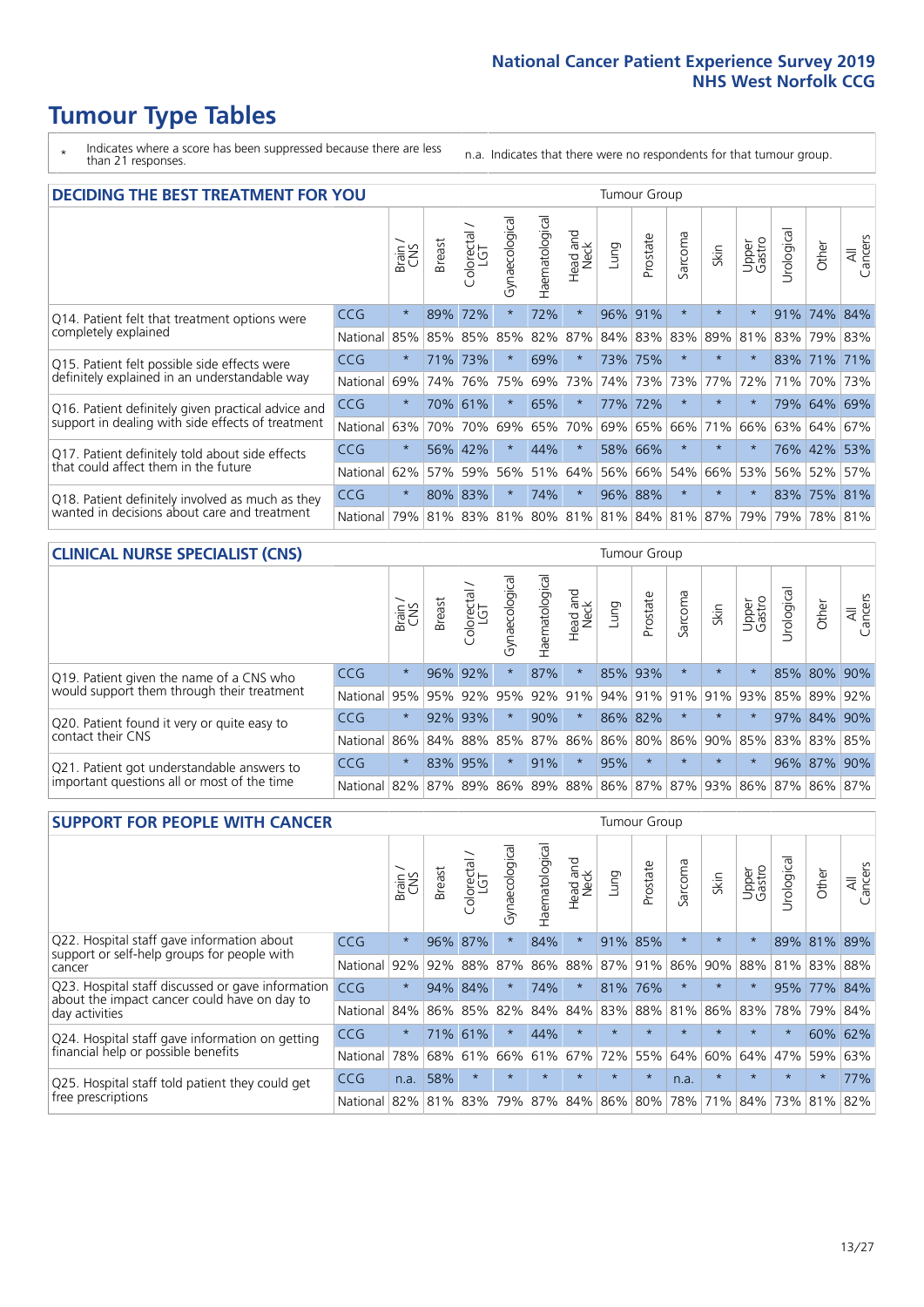- \* Indicates where a score has been suppressed because there are less than 21 responses.
- n.a. Indicates that there were no respondents for that tumour group.

| <b>OPERATIONS</b>                                                                           |                      |              |               |                   |                |                 |                  | Tumour Group |                     |         |         |                 |                                                 |         |                |  |  |
|---------------------------------------------------------------------------------------------|----------------------|--------------|---------------|-------------------|----------------|-----------------|------------------|--------------|---------------------|---------|---------|-----------------|-------------------------------------------------|---------|----------------|--|--|
|                                                                                             |                      | Brain<br>CNS | <b>Breast</b> | Colorectal<br>LGT | Gynaecological | Haematological  | Head and<br>Neck | <b>Gunn</b>  | Prostate            | Sarcoma | Skin    | Upper<br>Gastro | Urologica                                       | Other   | All<br>Cancers |  |  |
| Q27. Beforehand, patient had all the information                                            | CCG                  | $\star$      |               | 100%100%          | $\star$        |                 | $\star$          | $\star$      | $\star$             | $\star$ | $\star$ | $\star$         | 97%                                             | $\star$ | 99%            |  |  |
| needed about the operation                                                                  | National 96% 97% 96% |              |               |                   |                |                 |                  |              |                     |         |         |                 | 96% 94% 96% 95% 97% 95% 96% 96% 95% 95% 95% 96% |         |                |  |  |
| Q28. Afterwards, staff completely explained how<br>operation had gone in understandable way | <b>CCG</b>           | $\star$      |               | 85% 79%           | $\star$        | $\star$         | $\star$          | $\star$      | $\star$             | $\star$ | $\star$ |                 | 87%                                             | $\star$ | 85%            |  |  |
|                                                                                             | National             | 76%          |               | 79% 83%           |                | 79%   78%   79% |                  |              | 79% 78% 80% 82% 79% |         |         |                 |                                                 | 76% 77% | 79%            |  |  |

#### **HOSPITAL CARE AS AN INPATIENT** Tumour Group

|                                                                                                  |              | Brain   | Breast  | Colorectal /<br>LGT | Gynaecological | Haematological          | Head and<br><b>Neck</b> | Lung    | Prostate | Sarcoma | Skin            | Upper<br>Gastro | Urological | Other   | All<br>Cancers |
|--------------------------------------------------------------------------------------------------|--------------|---------|---------|---------------------|----------------|-------------------------|-------------------------|---------|----------|---------|-----------------|-----------------|------------|---------|----------------|
| Q30. Hospital staff didn't talk in front of patient                                              | CCG          | $\star$ | 81%     | 77%                 | $\star$        | $\star$                 | $\star$                 | $\star$ | $\star$  | $\star$ | $\star$         | $\star$         | 93%        | $\star$ | 83%            |
| as if patient wasn't there                                                                       | National     | 81%     | 86%     | 81%                 | 83%            | 84%                     | 83%                     | 81%     | 88%      | 86%     | 86%             | 81%             | 83%        | 82%     | 84%            |
| 031. Patient had confidence and trust in all                                                     | CCG          | $\star$ | 85% 75% |                     | $\star$        | $\star$                 | $\star$                 | $\star$ | $\star$  | $\star$ | $\star$         | $\star$         | 83%        | $\star$ | 79%            |
| doctors treating them                                                                            | National     | 82%     |         | 83% 85%             | 83%            | 82%                     |                         | 87% 83% | 89%      | 86%     | 85%             | 81%             | 85%        | 80%     | 84%            |
| Q32. Patient's family or someone close definitely                                                | CCG          | $\star$ | 86%     | 69%                 | $\star$        | $\star$                 | $\star$                 | $\star$ | $\star$  | $\star$ | $\star$         | $\star$         | 83%        | $\star$ | 74%            |
| felt able to talk to a doctor                                                                    | National     | 67%     | 72%     | 73%                 | 72%            | 74%                     | 75%                     | 74%     | 72%      | 71%     | 74%             | 73%             | 71%        | 69%     | 72%            |
| O33. Patient had confidence and trust in all the                                                 | CCG          | $\star$ | 67%     | 69%                 | $\star$        | $\star$                 | $\star$                 | $\star$ | $\star$  | $\star$ | $\star$         | $\star$         | 76%        | $\star$ | 73%            |
| ward nurses treating them                                                                        | National     | 72%     | 73%     | 72%                 | 71%            | 77%                     | 75%                     | 77%     | 79%      | 74%     | 75%             | 73%             | 77%        | 69%     | 74%            |
| Q34. Patient thought there were always or nearly                                                 | CCG          | $\star$ | 56%     | 55%                 | $\star$        | $\star$                 | $\star$                 | $\star$ | $\star$  | $\star$ | $\star$         | $\star$         | 62%        | $\star$ | 60%            |
| always enough nurses on duty to care for them                                                    | National     | 68%     | 64%     | 62%                 | 63%            | 63%                     | 65%                     | 68%     | 72%      | 65%     | 70%             | 65%             | 66%        | 60%     | 64%            |
| Q35. All hospital staff asked patient what name                                                  | CCG          | $\star$ | 78% 63% |                     | $\star$        | $\star$                 | $\star$                 | $\star$ | $\star$  | $\star$ | $\star$         | $\star$         | 90%        | $\star$ | 75%            |
| they prefer to be called by                                                                      | National     | 68%     | 62%     | 74%                 | 65%            | 72%                     | 71%                     | 76%     | 72%      | 74%     | 70%             | 78%             | 76%        | 69%     | 71%            |
| Q36. Patient always given enough privacy when                                                    | CCG          | $\star$ | 81%     | 77%                 | $\star$        | $\star$                 | $\star$                 | $\star$ | $\star$  | $\star$ | $\star$         | $\star$         | 83%        | $\star$ | 84%            |
| discussing condition or treatment                                                                | National     | 78%     | 84%     | 85%                 | 81%            | 86%                     |                         | 87% 84% | 88%      | 84%     | 84%             | 84%             | 85%        | 82%     | 85%            |
| Q37. Patient definitely found hospital staff to                                                  | <b>CCG</b>   | $\star$ | $\star$ | 45%                 |                | $\star$                 | $\star$                 | $\star$ | $\star$  | $\star$ | n.a.            | $\star$         | 62%        | $\star$ | 51%            |
| discuss worries or fears during their inpatient visit                                            | National     | 45%     | 51%     | 55%                 | 51%            | 56%                     | 52%                     | 49%     | 53%      | 54%     | 51%             | 53%             | 49%        | 46%     | 52%            |
| Q38. Hospital staff definitely did everything they                                               | CCG          | $\star$ | 83%     | 73%                 | $\star$        | $\star$                 | $\star$                 | $\star$ | $\star$  | $\star$ | n.a.            | $\star$         | 77%        | $\star$ | 77%            |
| could to help control pain                                                                       | National     | 85%     | 83%     | 84%                 | 82%            | 82%                     | 80%                     | 84%     | 85%      | 83%     | 85%             | 82%             | 81%        | 82%     | 83%            |
| Q39. Patient always felt they were treated with                                                  | CCG          | $\star$ | 85% 77% |                     | $\star$        | $\star$                 | $\star$                 | $\star$ | $\star$  | $\star$ | $\star$         |                 | 93%        | $\star$ | 87%            |
| respect and dignity while in hospital                                                            | National     | 85%     |         | 87% 87%             | 85%            | 89%                     |                         | 87% 88% | 91%      | 89%     | 89%             | 88%             |            | 90% 86% | 88%            |
| Q40. Patient given clear written information<br>about what should or should not do after leaving | CCG          | $\star$ | 88%     | 78%                 | $\star$        | $\star$                 | $\star$                 | $\star$ | $\star$  | $\star$ | $\star$         | $\star$         | 89%        | $\star$ | 86%            |
| hospital                                                                                         | National     | 80%     | 89%     | 86%                 | 86%            | 83%                     |                         | 87% 82% | 91%      | 85%     | 90%             | 82%             | 87%        | 83%     | 86%            |
| Q41. Hospital staff told patient who to contact<br>if worried about condition or treatment after | CCG          | $\star$ | 96%     | 86%                 | $\star$        | $\star$                 | $\star$                 | $\star$ | $\star$  | $\star$ | $\star$         | $\star$         | 86%        | $\star$ | 91%            |
| leaving hospital                                                                                 | National 94% |         |         |                     |                | 95% 95% 93% 96% 93% 92% |                         |         |          |         | 96% 94% 95% 92% |                 |            | 92% 93% | 94%            |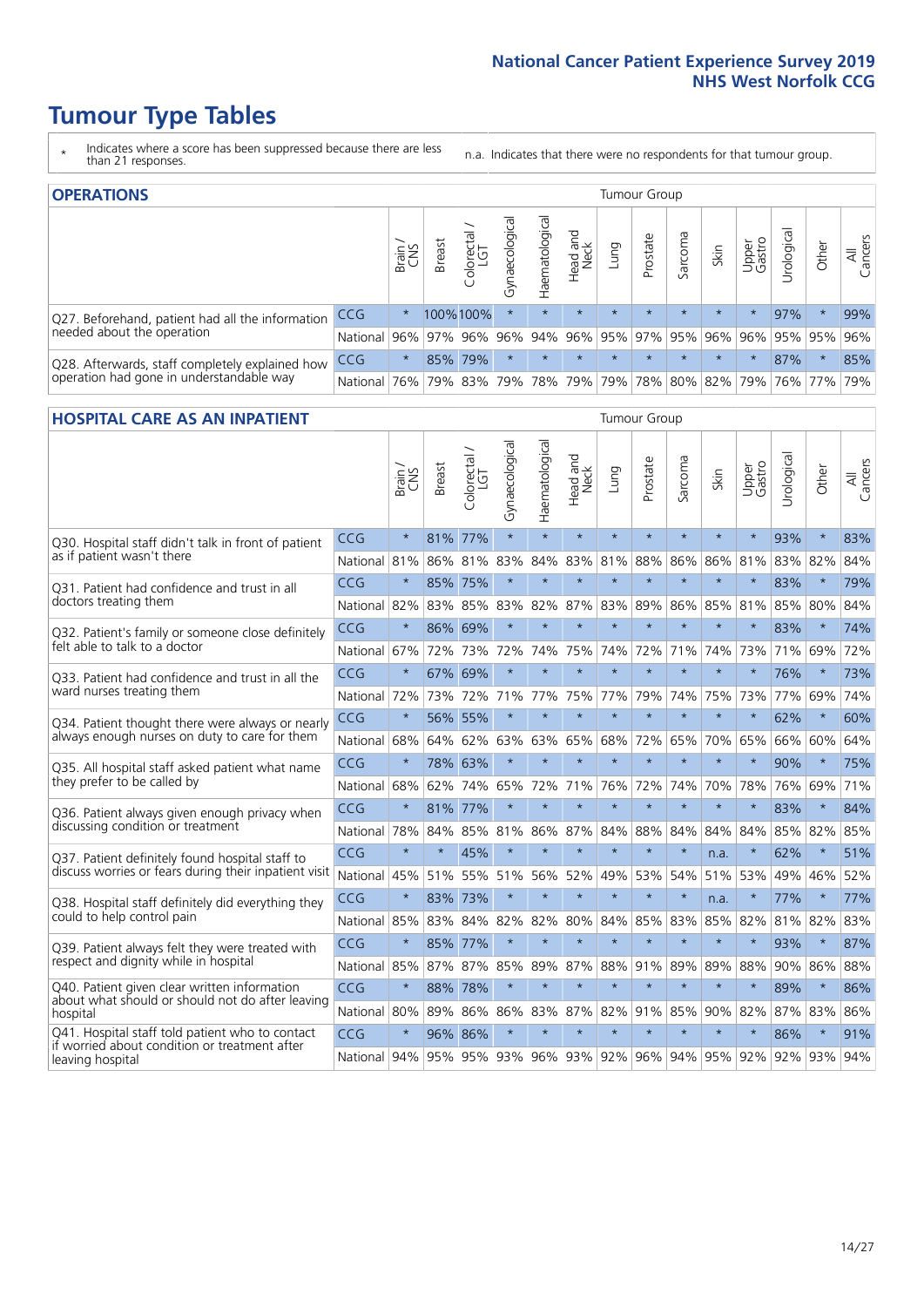- \* Indicates where a score has been suppressed because there are less than 21 responses.
- n.a. Indicates that there were no respondents for that tumour group.

| <b>HOSPITAL CARE AS A DAY PATIENT / OUTPATIENT</b>                                                                    |            |         |               |            |                |                |                         |         | <b>Tumour Group</b> |             |         |                 |            |         |                |  |  |  |  |
|-----------------------------------------------------------------------------------------------------------------------|------------|---------|---------------|------------|----------------|----------------|-------------------------|---------|---------------------|-------------|---------|-----------------|------------|---------|----------------|--|--|--|--|
|                                                                                                                       |            | Brain   | <b>Breast</b> | Colorectal | Gynaecological | Haematological | ead and<br>Neck<br>Head | Lung    | Prostate            | arcoma<br>S | Skin    | Upper<br>Gastro | Urological | Other   | All<br>Cancers |  |  |  |  |
| Q43. Patient definitely found hospital staff to                                                                       | <b>CCG</b> | $\star$ | 73%           | 73%        | $\star$        | 78%            | $\star$                 | $\star$ | 81%                 | $\star$     | $\star$ | $\star$         | 84%        | 73%     | 75%            |  |  |  |  |
| discuss worries or fears during their outpatient or<br>day case visit                                                 | National   | 66%     | 68%           | 73%        | 70%            | 73%            | 72%                     | 70%     | 74%                 | 72%         | 72%     | 71%             | 67%        | 68%     | 71%            |  |  |  |  |
| Q44. Cancer doctor had the right documents at<br>patient's last outpatient appointment                                | CCG        | $\star$ | 96%           | 94%        | $\star$        | 96%            | $\star$                 | 95%     | 92%                 | $\star$     |         | $\star$         | 97%        | 95%     | 94%            |  |  |  |  |
|                                                                                                                       | National   | 94%     | 96%           | 96%        | 96%            | 97%            | 96%                     | 96%     | 96%                 | 96%         | 96%     | 94%             | 96%        | 95%     | 96%            |  |  |  |  |
| Q46. Beforehand patient completely had<br>all information needed about radiotherapy                                   | <b>CCG</b> | n.a.    | $\star$       | $\star$    |                |                | $\star$                 | $\star$ | $\star$             | n.a.        |         | $\star$         | $\star$    | $\star$ | 94%            |  |  |  |  |
| treatment                                                                                                             | National   | 91%     | 88%           | 83%        | 88%            | 84%            | 86%                     | 86%     | 88%                 | 88%         | 84%     | 86%             | 83%        | 84%     | 86%            |  |  |  |  |
| Q47. Patient completely given understandable<br>information about whether radiotherapy was                            | <b>CCG</b> | n.a.    | 64%           | $\star$    | $\star$        | $\star$        | $\star$                 | $\star$ | $\star$             | n.a.        | n.a.    | $\star$         | n.a.       | $\star$ | 56%            |  |  |  |  |
| working                                                                                                               | National   | 56%     | 60%           | 57%        | 61%            | 62%            | 63%                     | 59%     | 60%                 | 67%         | 57%     | 52%             | 59%        | 59%     | 60%            |  |  |  |  |
| Q49. Beforehand patient completely had all                                                                            | CCG        | $\star$ | 94%           | 81%        | $\star$        | 89%            | $\star$                 | $\star$ | $\star$             | $\star$     | $\star$ | $\star$         | $\star$    | $\ast$  | 87%            |  |  |  |  |
| information needed about chemotherapy<br>treatment                                                                    | National   | 80%     | 82%           | 86%        | 87%            | 85%            | 79%                     | 84%     | 86%                 | 86%         | 90%     | 84%             | 85%        | 85%     | 84%            |  |  |  |  |
| Q50. Patient given enough information about<br>whether chemotherapy was working in a<br>completely understandable way | <b>CCG</b> | $\star$ | 61%           | 66%        | $\star$        | 65%            | $\star$                 | $\star$ | $\star$             | n.a.        | n.a.    | $\star$         |            | $\star$ | 65%            |  |  |  |  |
|                                                                                                                       | National   | 54%     | 62%           | 64%        | 68%            | 75%            |                         | 57% 67% | 66%                 | 71%         | 79%     | 61%             | 68%        | 69%     | 68%            |  |  |  |  |

#### **HOME CARE AND SUPPORT** Tumour Group

|                                                                                                                   |            | Brain   | <b>Breast</b> | Colorectal<br>LGT | ᢛ<br>Gynaecologic | Haematological | Head and<br>Neck | <b>Dung</b> | Prostate | Sarcoma | Skin    | Upper<br>Gastro | rological   | Other   | All<br>Cancers |
|-------------------------------------------------------------------------------------------------------------------|------------|---------|---------------|-------------------|-------------------|----------------|------------------|-------------|----------|---------|---------|-----------------|-------------|---------|----------------|
| Q51. Hospital staff definitely gave family or<br>someone close all the information needed to<br>help care at home | <b>CCG</b> | $\star$ |               | 49% 61%           | $\star$           | 49%            | $\ast$           | $\star$     | 62%      |         | $\star$ | $\star$         |             | 76% 51% | 58%            |
|                                                                                                                   | National   | 58%     | 58% 63%       |                   | 57%               | 62%            |                  | 67% 59% 61% |          |         | 62% 65% | 60%             | 59%         | 55%     | 60%            |
| Q52. Patient definitely given enough support<br>from health or social services during treatment                   | <b>CCG</b> | $\star$ |               | 55% 54%           | $\star$           |                | $\star$          | $\star$     | $\star$  |         | $\star$ | $\star$         | $\star$     | 48%     | 51%            |
|                                                                                                                   | National   | 42%     | 52%           | 60%               |                   | 45% 51%        | 59%              | 50%         | 48%      |         | 53% 57% |                 | 54% 48% 51% |         | 52%            |
| Q53. Patient definitely given enough support<br>from health or social services after treatment                    | <b>CCG</b> | $\star$ | 57%           |                   | $\star$           | $\star$        | $\star$          | $\star$     | $\star$  | $\star$ | $\star$ | $\star$         | $\star$     | $\star$ | 51%            |
|                                                                                                                   | National   | 39%     | 41% 53%       |                   | 39%               | $ 43\% $       | 56%              | 40%         | 46%      | 48%     | 59%     | 47%             | 44%         | 44%     | 45%            |

| <b>CARE FROM YOUR GENERAL PRACTICE</b>                                                                     |              |         |               |            |                |                |                  | Tumour Group |          |         |                             |                 |                                         |         |                |  |
|------------------------------------------------------------------------------------------------------------|--------------|---------|---------------|------------|----------------|----------------|------------------|--------------|----------|---------|-----------------------------|-----------------|-----------------------------------------|---------|----------------|--|
|                                                                                                            |              | Brain,  | <b>Breast</b> | Colorectal | Gynaecological | Haematological | Head and<br>Neck | Lung         | Prostate | Sarcoma | Skin                        | Upper<br>Gastro | $\sigma$<br>Urologica                   | Other   | All<br>Cancers |  |
| Q54. GP given enough information about                                                                     | <b>CCG</b>   | $\star$ |               | 90% 97%    |                | 97%            | $\star$          |              | 95% 96%  | n.a.    | $\star$                     | $\star$         | 100% 81% 93%                            |         |                |  |
| patient's condition and treatment                                                                          | National 91% |         |               |            | 96% 95% 95%    |                |                  |              |          |         |                             |                 | 96% 94% 94% 96% 94% 96% 93% 95% 94% 95% |         |                |  |
| Q55. General practice staff definitely did<br>everything they could to support patient during<br>treatment | <b>CCG</b>   | $\star$ | 51%           | 70%        |                | 52%            | $\star$          | $\star$      | 64%      | n.a.    | $\star$                     | $\star$         |                                         | 62% 50% | 58%            |  |
|                                                                                                            | National 55% |         |               | 58% 59%    | 56%            |                |                  |              |          |         | 56% 59% 56% 64% 56% 65% 59% |                 |                                         | 59% 55% | 58%            |  |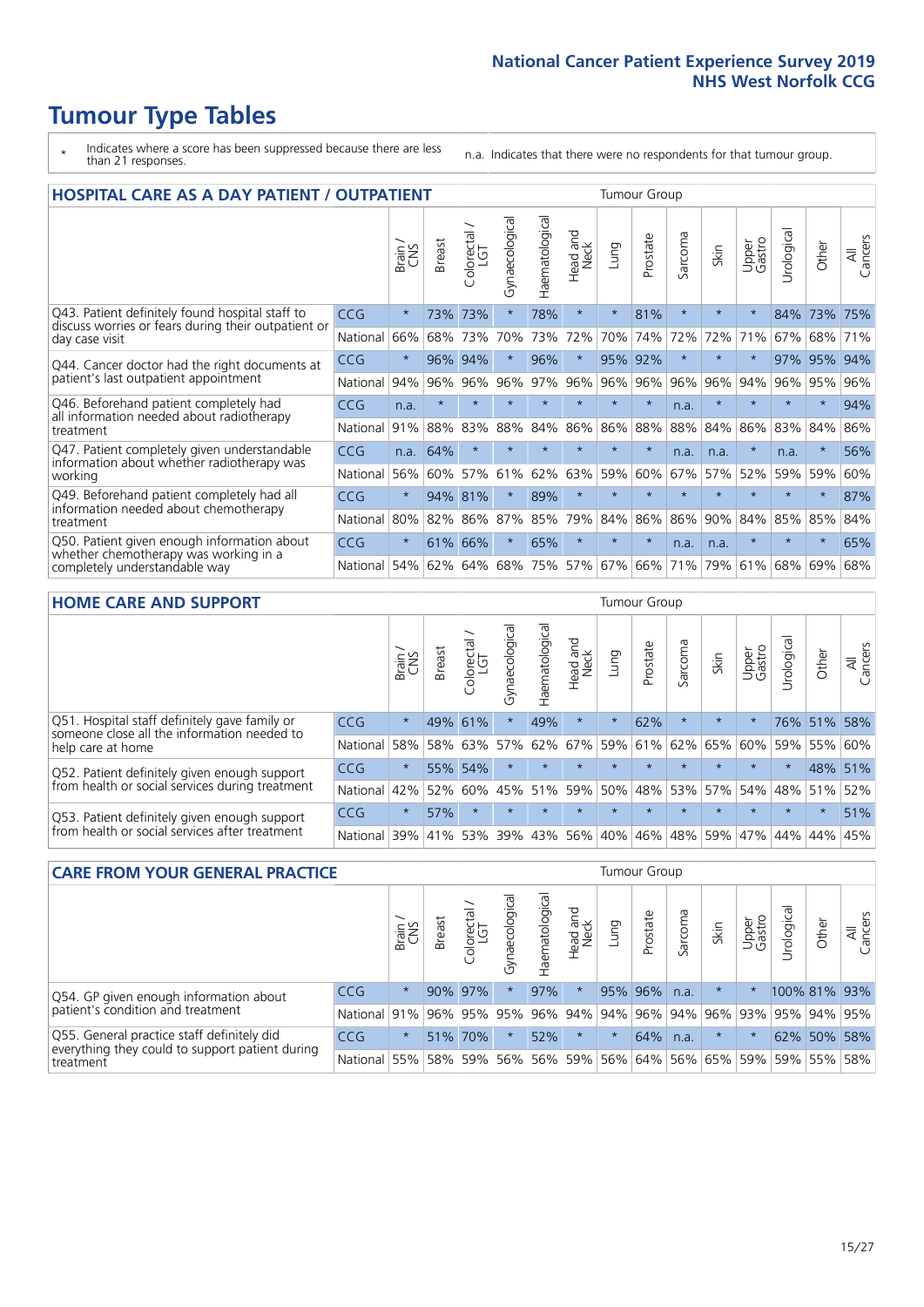# **Tumour Type Tables**

- \* Indicates where a score has been suppressed because there are less than 21 responses.
- n.a. Indicates that there were no respondents for that tumour group.

#### **YOUR OVERALL NHS CARE** THE TWO CONTROLLER THE THE THROUP CHANGE THE TUMOUR GROUP

|                                                                 |            | Brain   | <b>Breast</b> | Colorectal | Gynaecological | Haematological | aad and<br>Neck<br>Head | Lung    | Prostate | Sarcoma | Skin    | Upper<br>Gastro | Urological | Other   | All<br>Cancers |
|-----------------------------------------------------------------|------------|---------|---------------|------------|----------------|----------------|-------------------------|---------|----------|---------|---------|-----------------|------------|---------|----------------|
| Q56. Different people treating and caring for                   | <b>CCG</b> | $\star$ | 77%           | 66%        | $\star$        | 69%            | $\star$                 | 69%     | 69%      | $\star$ | $\star$ |                 | 83%        | 75%     | 73%            |
| patient always work well together to give best<br>possible care | National   | 60%     |               | 73% 73%    | 69%            | 75%            | 73%                     | 73%     | 75%      | 70%     | 79%     | 69%             | 74%        | 68%     | 73%            |
| Q57. Patient given a care plan                                  | <b>CCG</b> | $\star$ | 53% 24%       |            |                | 23%            | $\star$                 | $\star$ | 50%      | $\star$ | $\star$ |                 | 25%        | 26% 36% |                |
|                                                                 | National   | 36%     | 41%           | 40%        | 34%            | 36%            | 39%                     | 36%     | 40%      | 34%     | 44%     | 36%             | 33%        | 31%     | 38%            |
| Q58. Overall the administration of care was good                | <b>CCG</b> | $\star$ | 92%           | 80%        |                | 91%            | $\star$                 | 88%     | 88%      | $\star$ | $\star$ |                 | 90%        | 88%     | 89%            |
| or very good                                                    | National   | 85%     | 90%           | 88%        | 87%            | 91%            | 90%                     | 90%     | 88%      | 88%     | 90%     | 86%             | 85%        | 87% 89% |                |
| Q59. Patient felt length of time for attending                  | <b>CCG</b> | $\star$ | 82%           | 62%        | $\star$        | 51%            | $\star$                 | 73% 71% |          | $\star$ | $\star$ | $\star$         | 85%        | 90%     | 74%            |
| clinics and appointments for cancer was about<br>right          | National   | 58%     | 68%           | 73%        | 66%            | 66%            | 71%                     | 71%     | 76%      | 68%     | 73%     | 66%             | 75%        | 64%     | 69%            |
| Q60. Someone discussed with patient whether                     | <b>CCG</b> | $\star$ | 34%           | 28%        |                | 30%            | $\star$                 | 31%     | 39%      | $\star$ | $\star$ | $\star$         | 14%        | 22%     | 29%            |
| they would like to take part in cancer research                 | National   | 42%     | 30%           | 32%        | 31%            | 33%            | 21%                     | 34%     | 31%      | 36%     | 20%     | 36%             | 21%        | 32%     | 30%            |
| Q61. Patient's average rating of care scored from               | <b>CCG</b> | $\star$ | 8.9           | 8.5        | $\star$        | 8.8            | $\star$                 | 8.8     | 8.6      | $\star$ | $\star$ | $\star$         | 9.2        | 8.7     | 8.8            |
| very poor to very good                                          | National   | 8.6     | 8.9           | 8.8        | 8.7            | 8.9            | 8.8                     | 8.8     | 8.8      | 8.8     | 8.9     | 8.7             | 8.7        | 8.7     | 8.8            |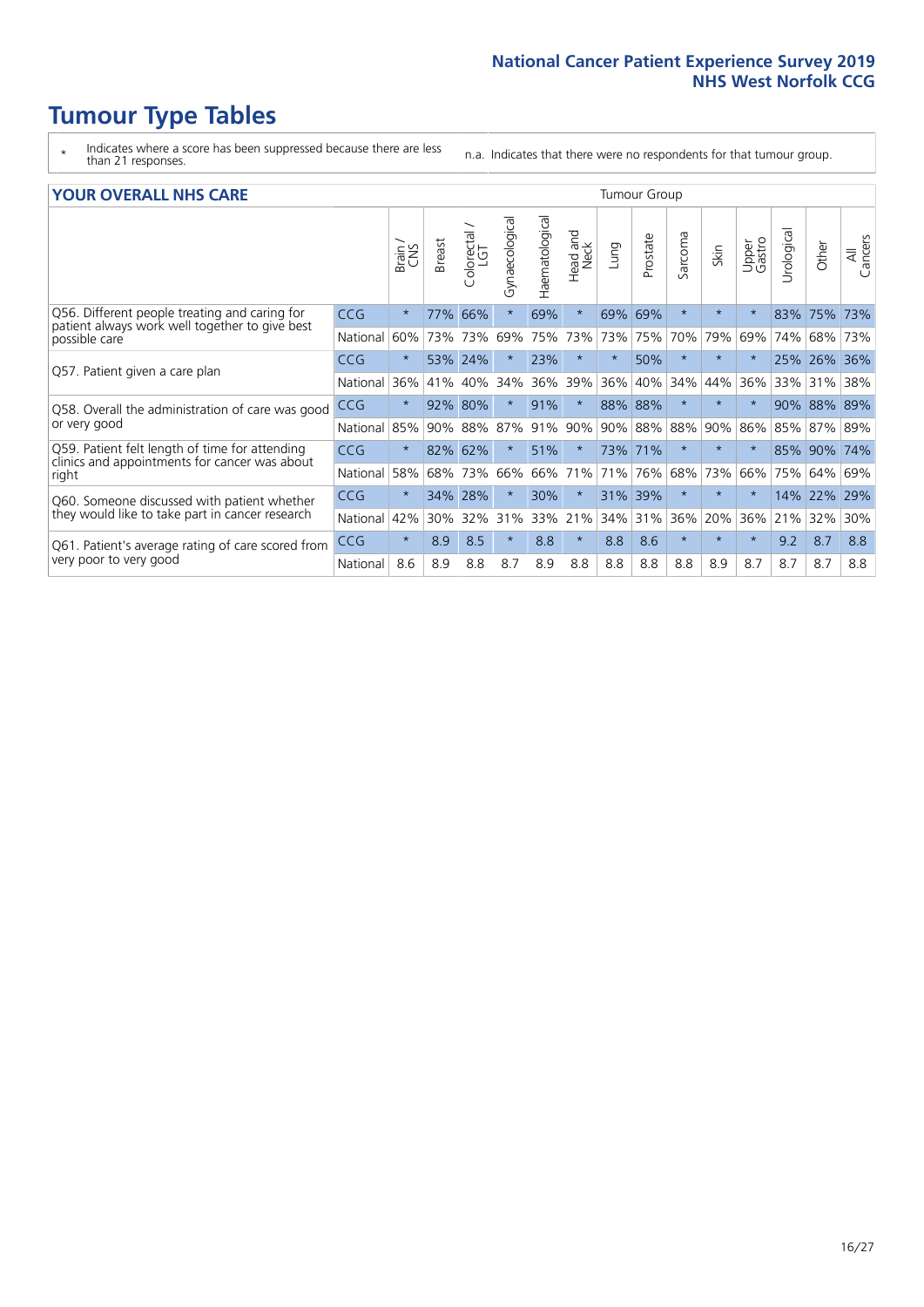### **Year on Year Charts**





#### **DIAGNOSTIC TESTS**





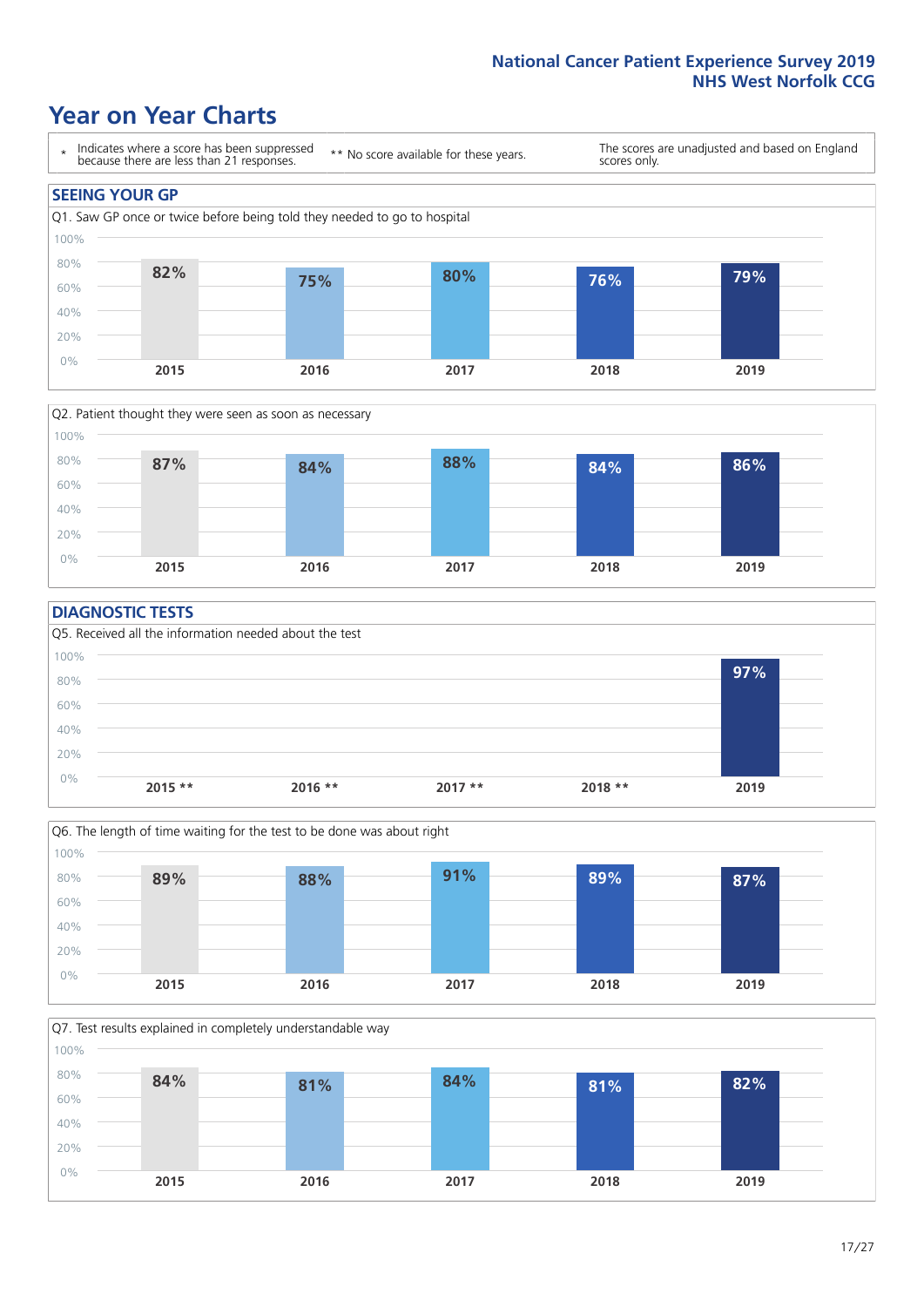### **Year on Year Charts**

\* Indicates where a score has been suppressed because there are less than 21 responses.

\*\* No score available for these years.

The scores are unadjusted and based on England scores only.

### **FINDING OUT WHAT WAS WRONG WITH YOU** Q10. Patient told they could bring a family member or friend when first told they had cancer 0% 20% 40% 60% 80% 100% **2015 \*\* 2016 2017 2018 2019 76% 76% 81% 75%**







#### **DECIDING THE BEST TREATMENT FOR YOU** Q14. Patient felt that treatment options were completely explained 0% 20% 40% 60% 80% 100% **2015 2016 2017 2018 2019 84% 84% 84% 86% 84%**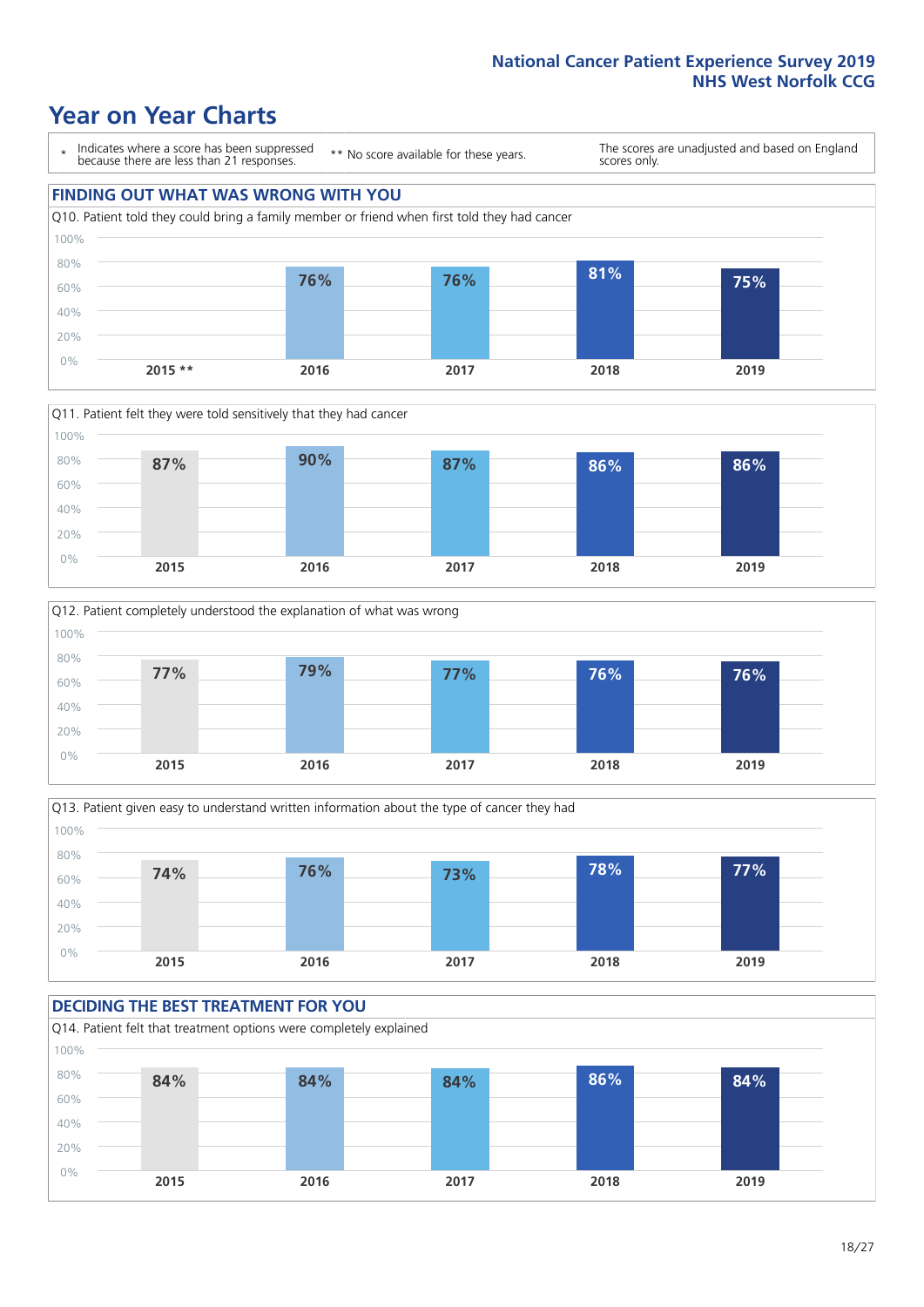### **Year on Year Charts**







Q18. Patient definitely involved as much as they wanted in decisions about care and treatment  $0%$ 20% 40% 60% 80% 100% **2015 \*\* 2016 \*\* 2017 \*\* 2018 \*\* 2019 81%**

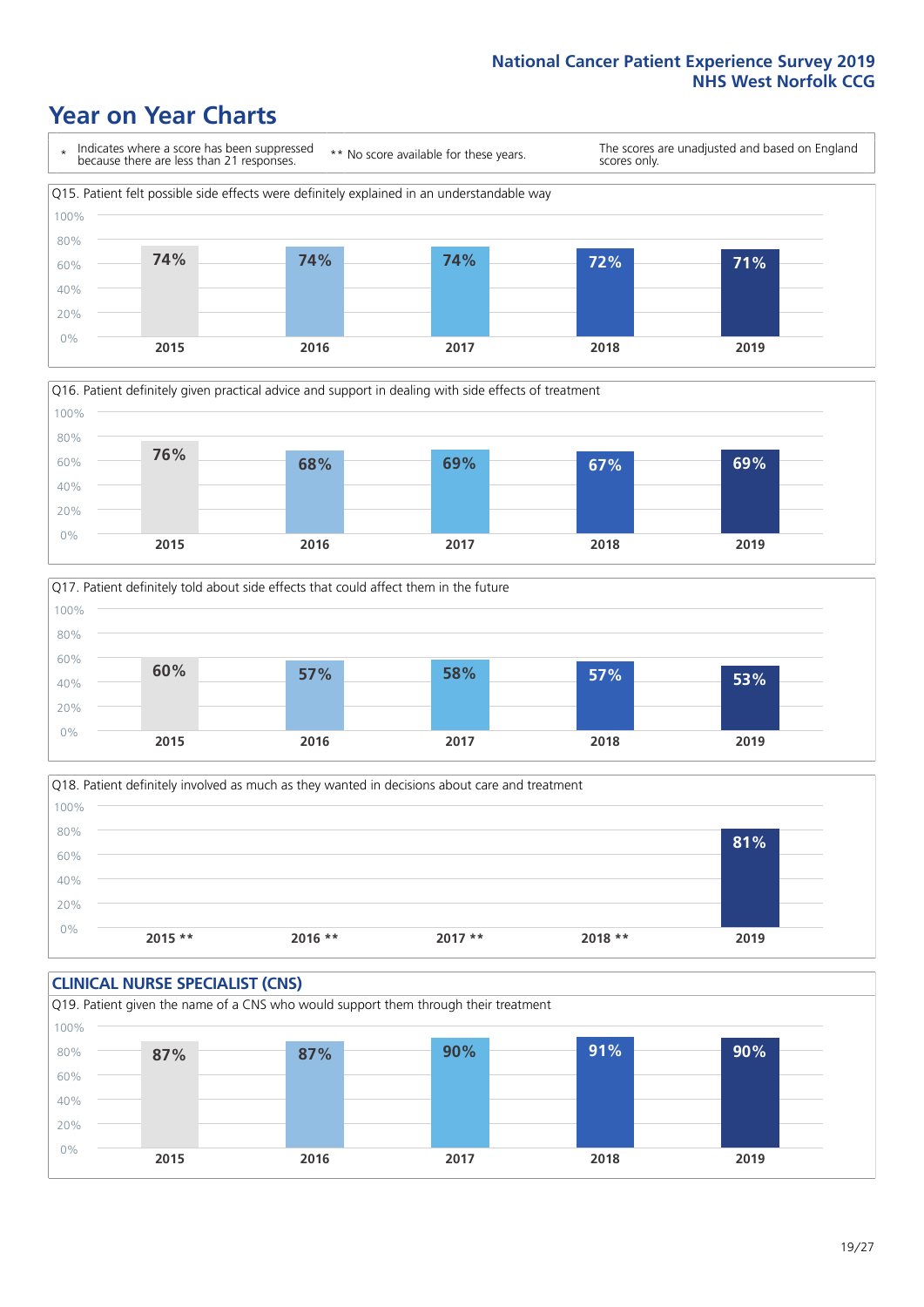### **Year on Year Charts**









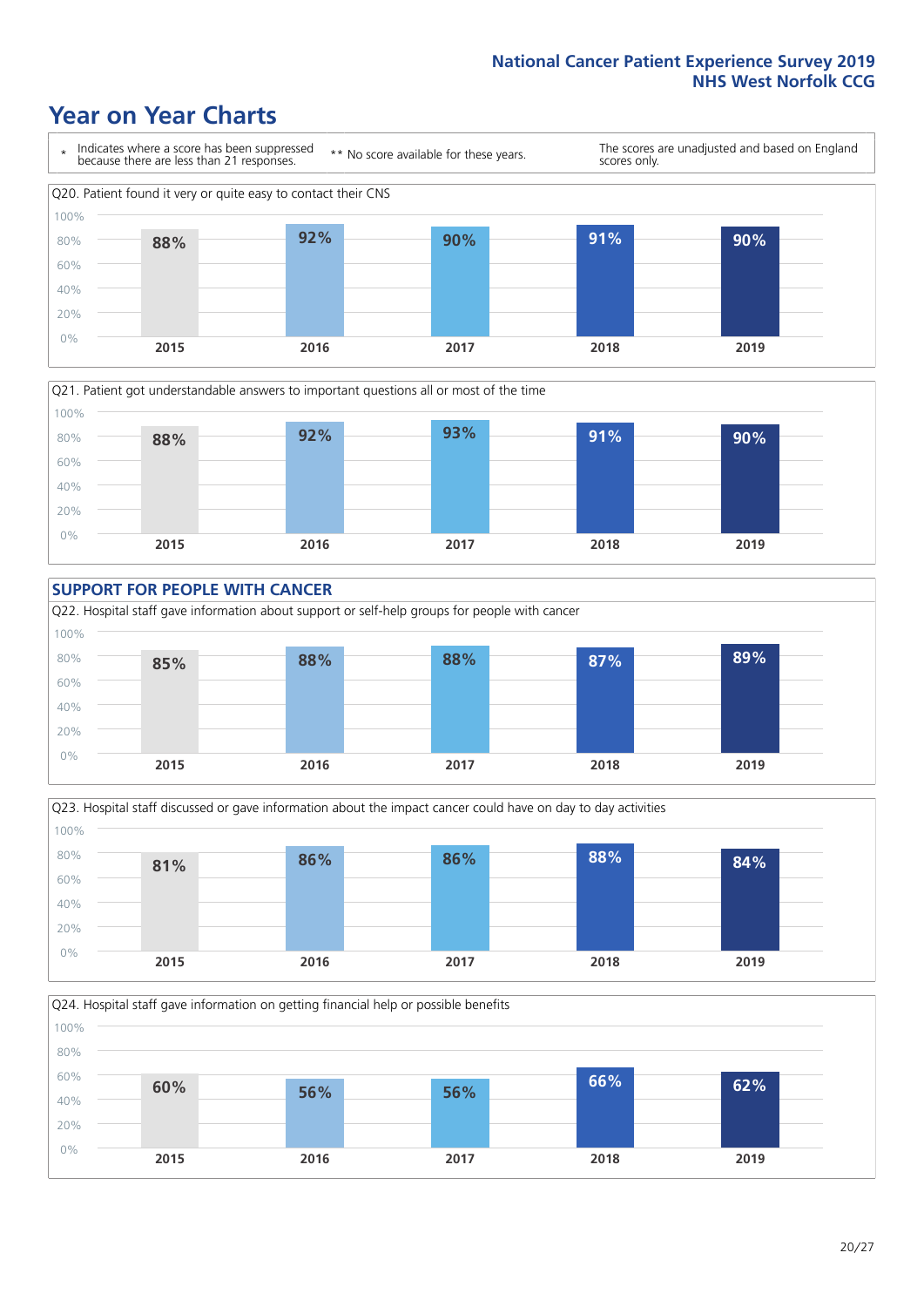### **Year on Year Charts**



#### **OPERATIONS**





### **HOSPITAL CARE AS AN INPATIENT** Q30. Hospital staff didn't talk in front of patient as if patient wasn't there 0% 20% 40% 60% 80% 100% **2015 \*\* 2016 \*\* 2017 \*\* 2018 \*\* 2019 83%**

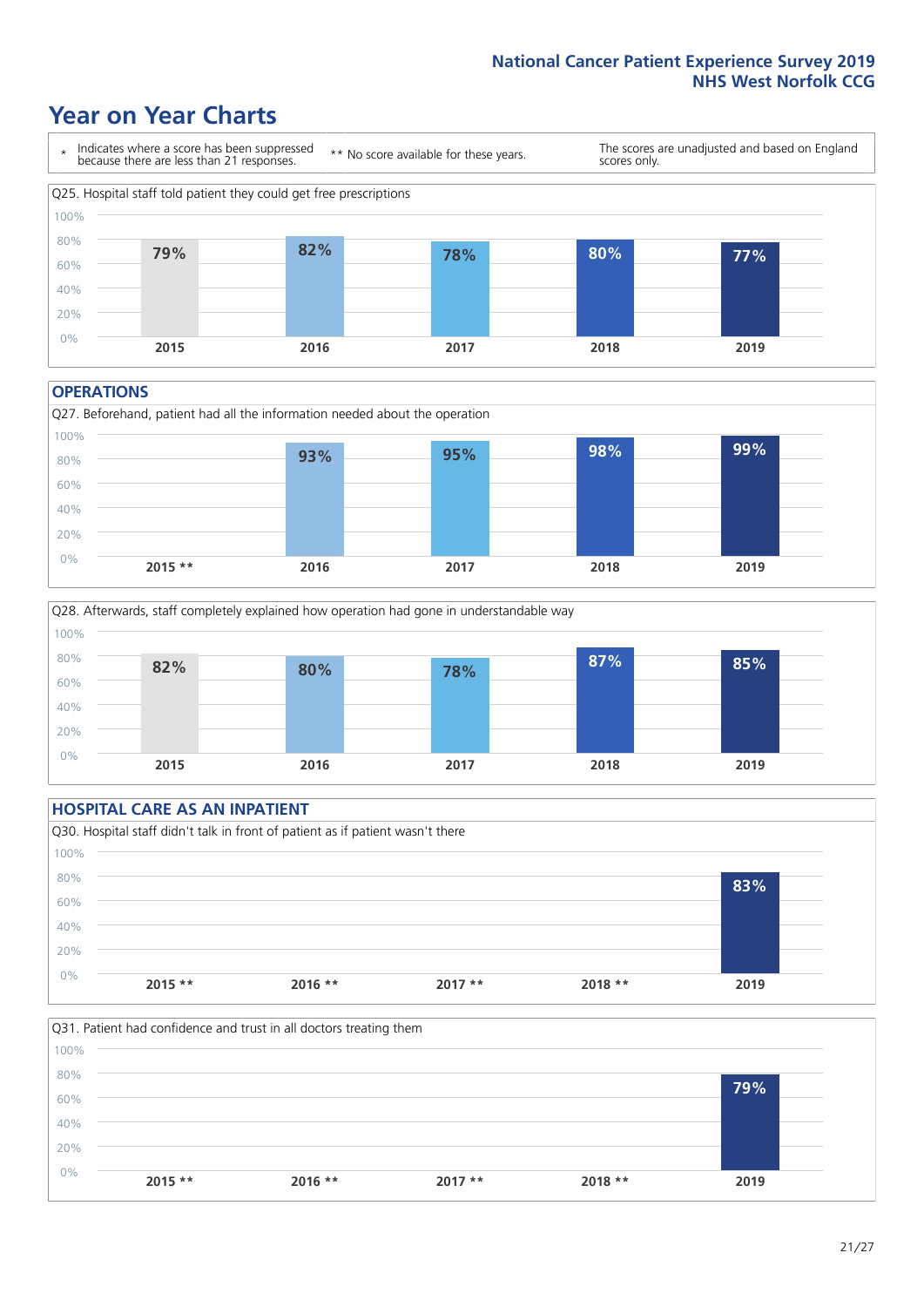### **Year on Year Charts**









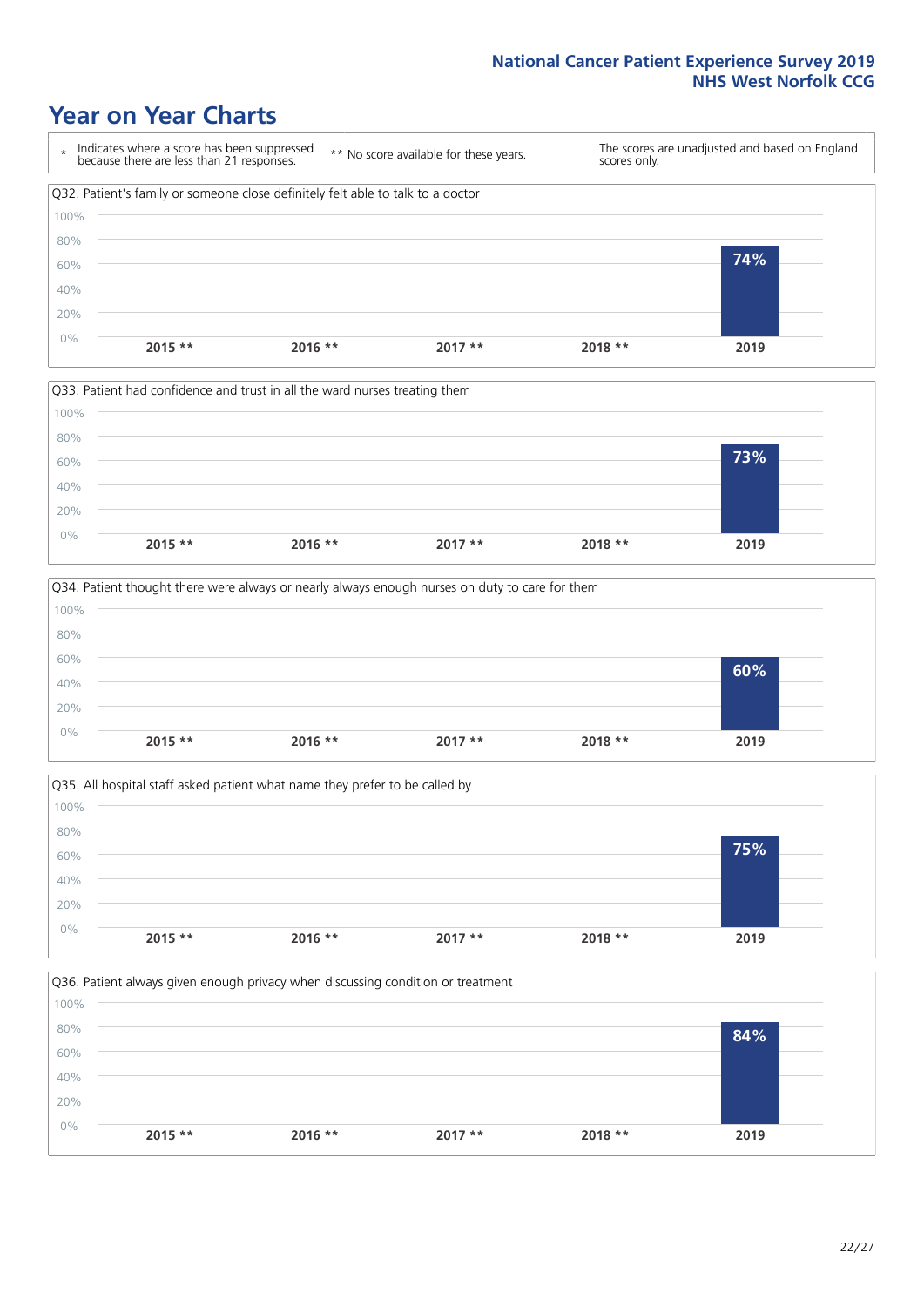### **Year on Year Charts**

\* Indicates where a score has been suppressed because there are less than 21 responses. \*\* No score available for these years. The scores are unadjusted and based on England scores only. Q37. Patient definitely found hospital staff to discuss worries or fears during their inpatient visit 0% 20% 40% 60% 80% 100% **2015 \*\* 2016 \*\* 2017 \*\* 2018 \*\* 2019 51%**







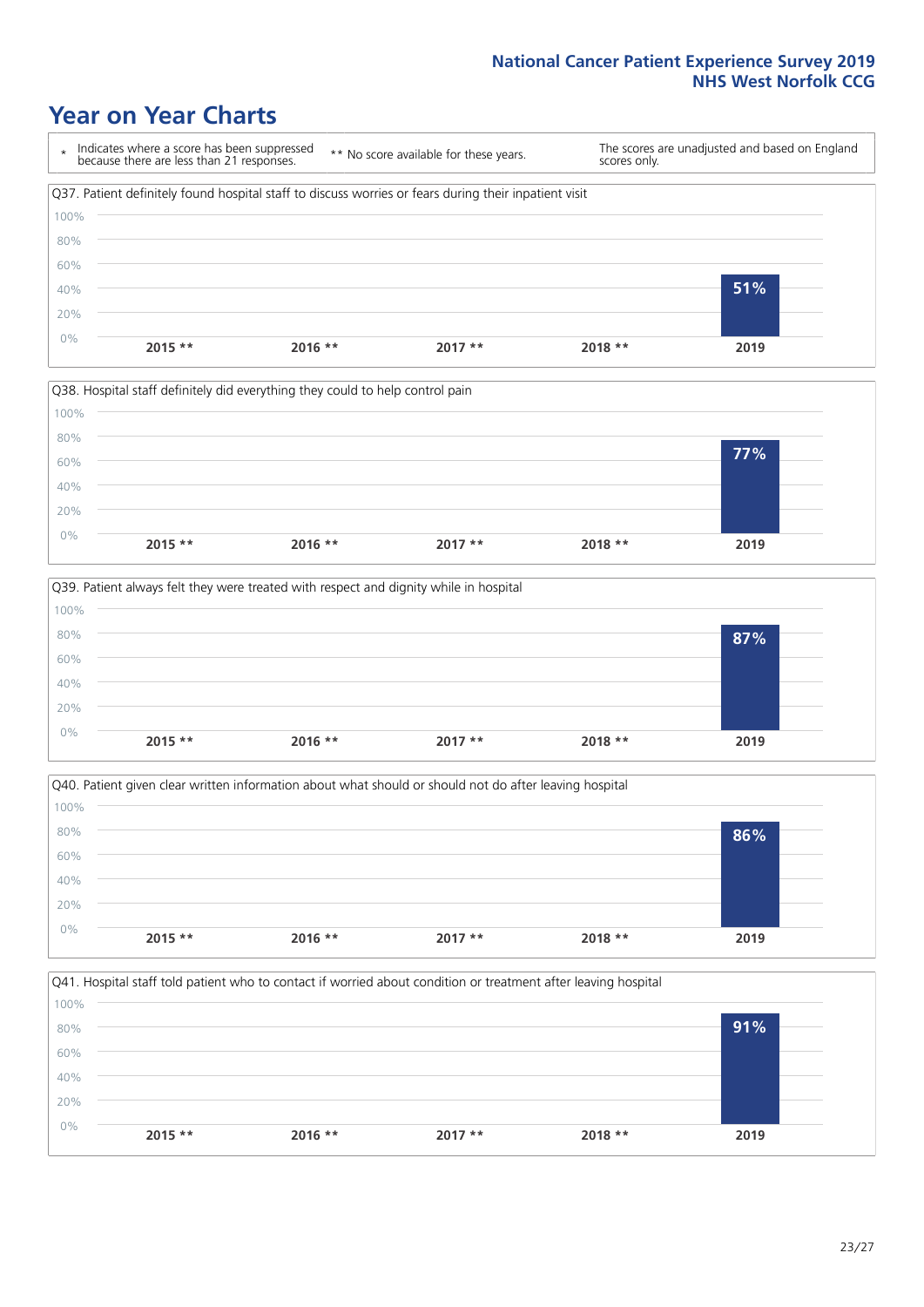### **Year on Year Charts**

\* Indicates where a score has been suppressed because there are less than 21 responses.

\*\* No score available for these years.

The scores are unadjusted and based on England scores only.

#### **HOSPITAL CARE AS A DAY PATIENT / OUTPATIENT**









Q49. Beforehand patient completely had all information needed about chemotherapy treatment 0% 20% 40% 60% 80% 100% **2015 2016 2017 2018 2019 87% 83% 88% 83% 87%**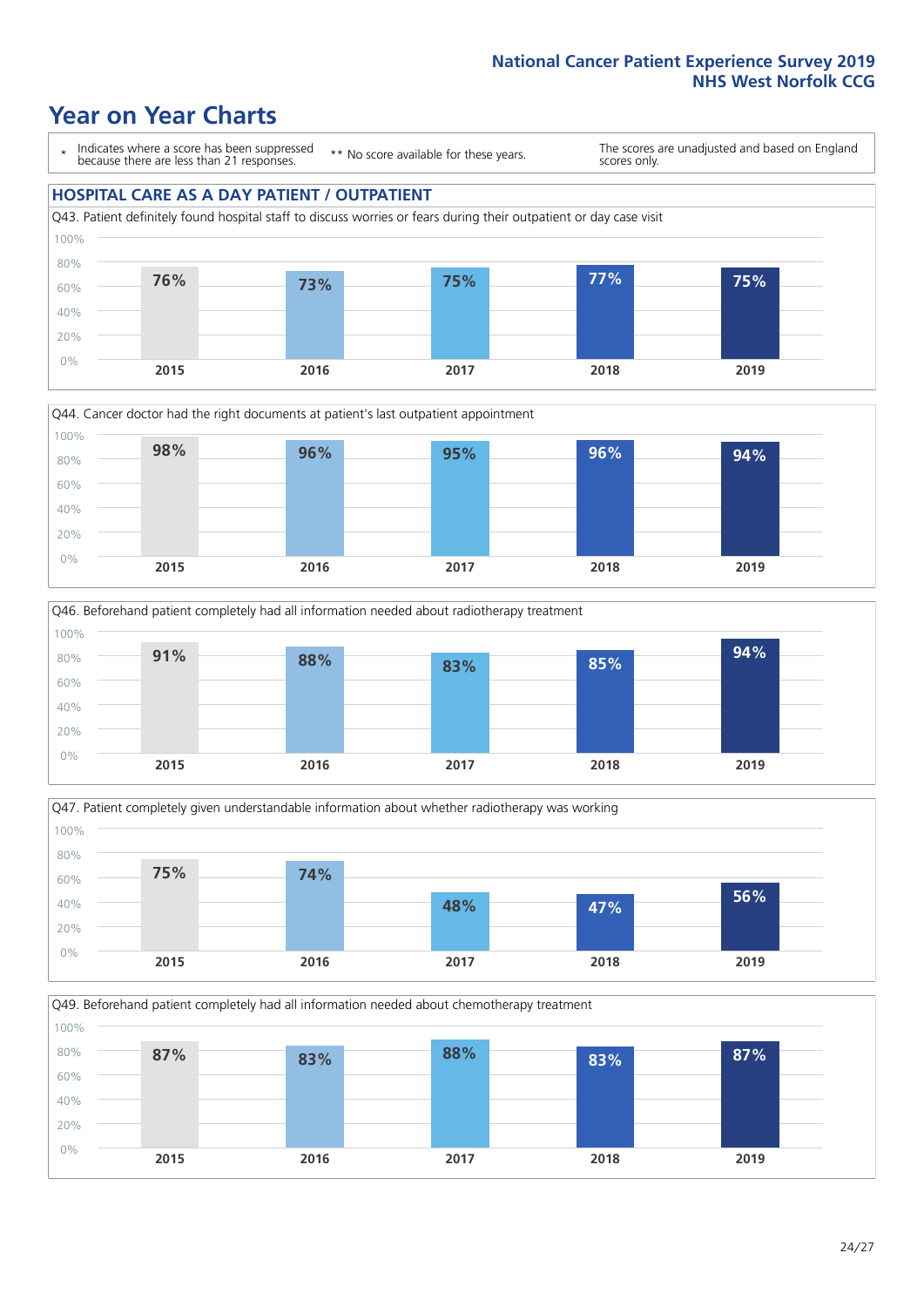### **Year on Year Charts**

\* Indicates where a score has been suppressed because there are less than 21 responses. \*\* No score available for these years. The scores are unadjusted and based on England scores only. Q50. Patient given enough information about whether chemotherapy was working in a completely understandable way 0% 20% 40% 60% 80% 100% **2015 2016 2017 2018 2019 77% 70% 73% 68% 65%**

#### **HOME CARE AND SUPPORT**







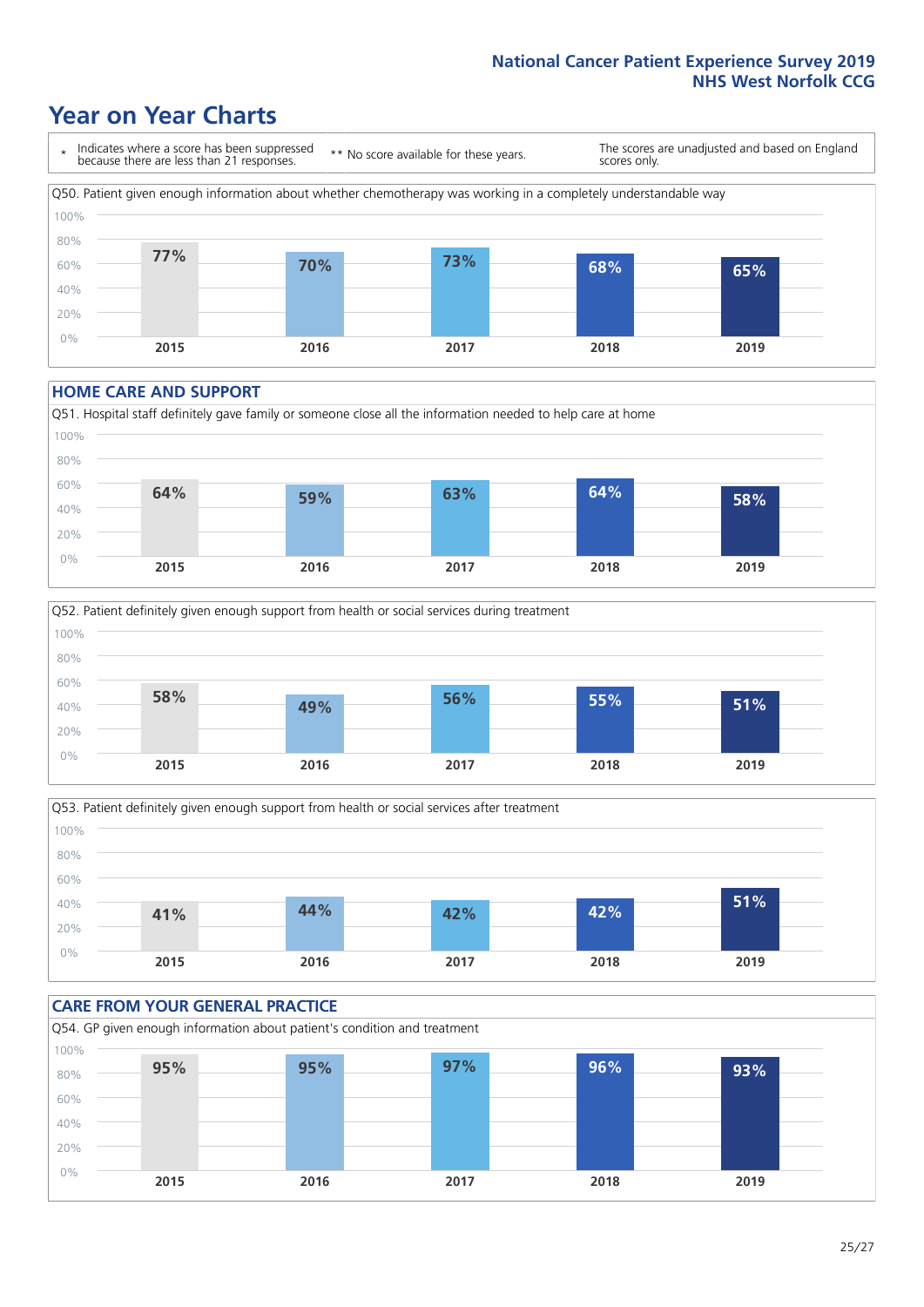### **Year on Year Charts**

\* Indicates where a score has been suppressed because there are less than 21 responses.

\*\* No score available for these years.

The scores are unadjusted and based on England scores only.



#### **YOUR OVERALL NHS CARE**







Q59. Patient felt length of time for attending clinics and appointments for cancer was about right